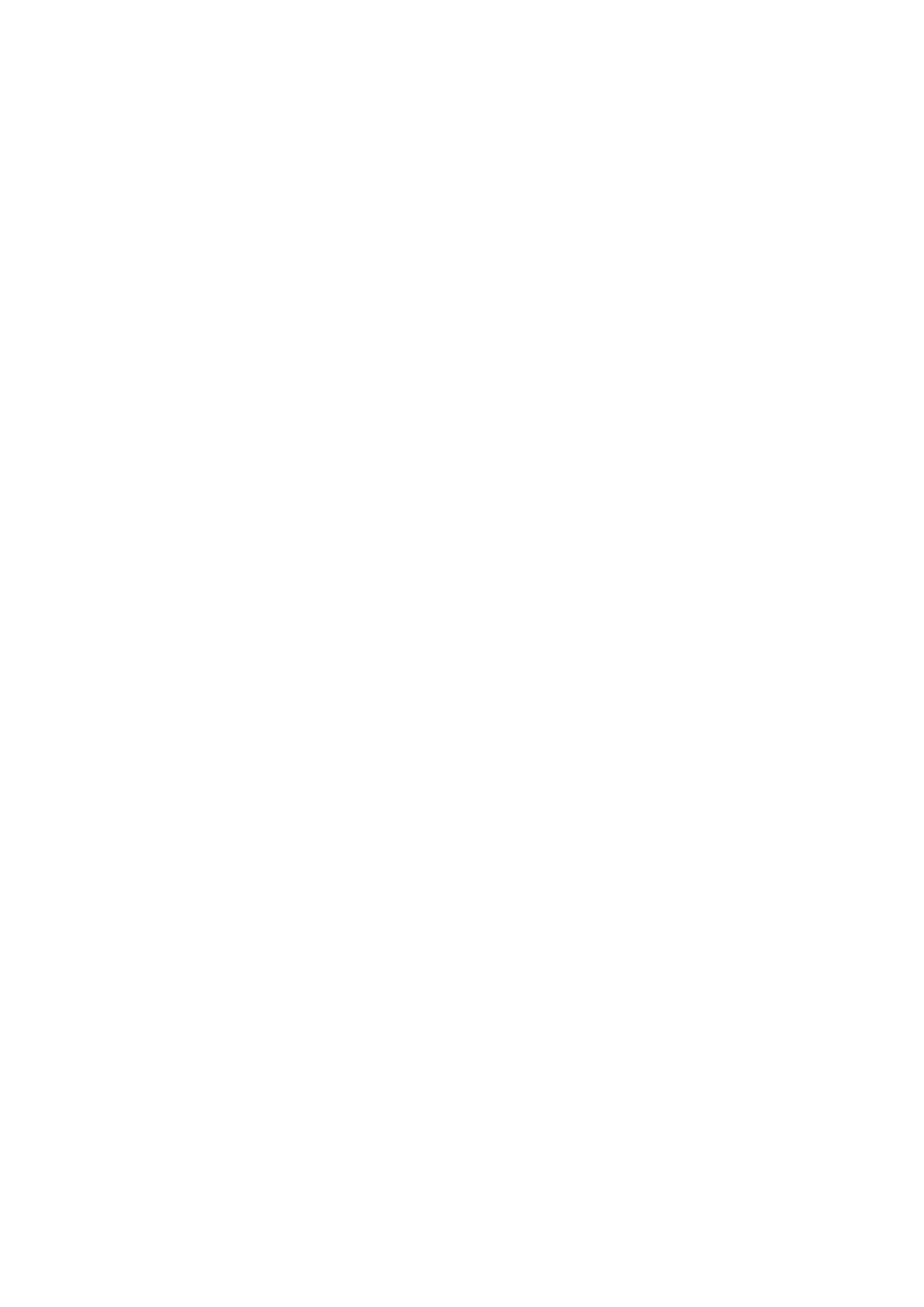# **Contents**

| $\mathbf{1}$            |     |       | <b>What's New in 2010.1.2?</b> | 1              |
|-------------------------|-----|-------|--------------------------------|----------------|
|                         | 1.1 |       |                                | $\mathbf{1}$   |
|                         | 1.2 |       |                                | 1              |
| $\overline{2}$          |     |       | <b>What's New in 2010.1.1?</b> | 3              |
|                         | 2.1 |       |                                | $\overline{4}$ |
|                         | 2.2 |       |                                | $\overline{4}$ |
| $\overline{\mathbf{3}}$ |     |       | <b>What's New in 2010.1?</b>   | 5              |
|                         | 3.1 |       |                                | 6              |
|                         |     | 3.1.1 |                                | 6              |
|                         |     | 3.1.2 |                                | 6              |
|                         |     | 3.1.3 |                                | 6              |
|                         |     | 3.1.4 |                                | $\overline{7}$ |
|                         |     | 3.1.5 |                                | $\overline{7}$ |
|                         | 3.2 |       |                                | 7              |
|                         | 3.3 |       |                                | 7              |
|                         |     | 3.3.1 |                                | 8              |
|                         |     | 3.3.2 |                                | 8              |
|                         |     | 3.3.3 |                                | $\,8\,$        |
|                         |     | 3.3.4 |                                | 9              |
|                         |     | 3.3.5 |                                | 9              |
|                         |     | 3.3.6 |                                | 9              |
|                         | 3.4 |       |                                | 9              |
|                         |     | 3.4.1 |                                | 9              |
|                         |     | 3.4.2 |                                | 12             |
|                         | 3.5 |       |                                | 16             |
|                         |     | 3.5.1 |                                | 16             |
|                         |     | 3.5.2 |                                | 17             |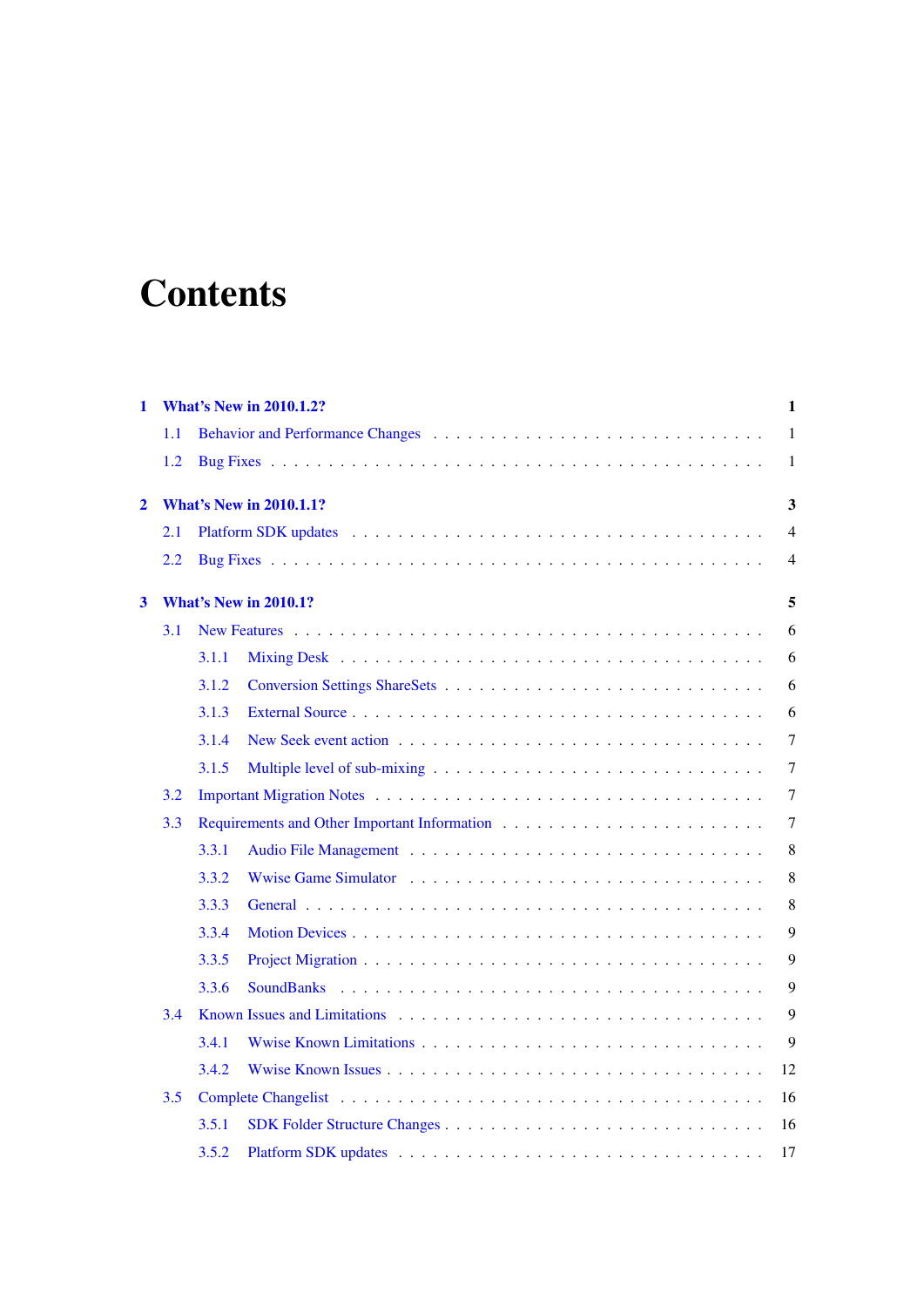## ii CONTENTS

| 3.5.5 |  |
|-------|--|
|       |  |
|       |  |
|       |  |
|       |  |
| 3.6.2 |  |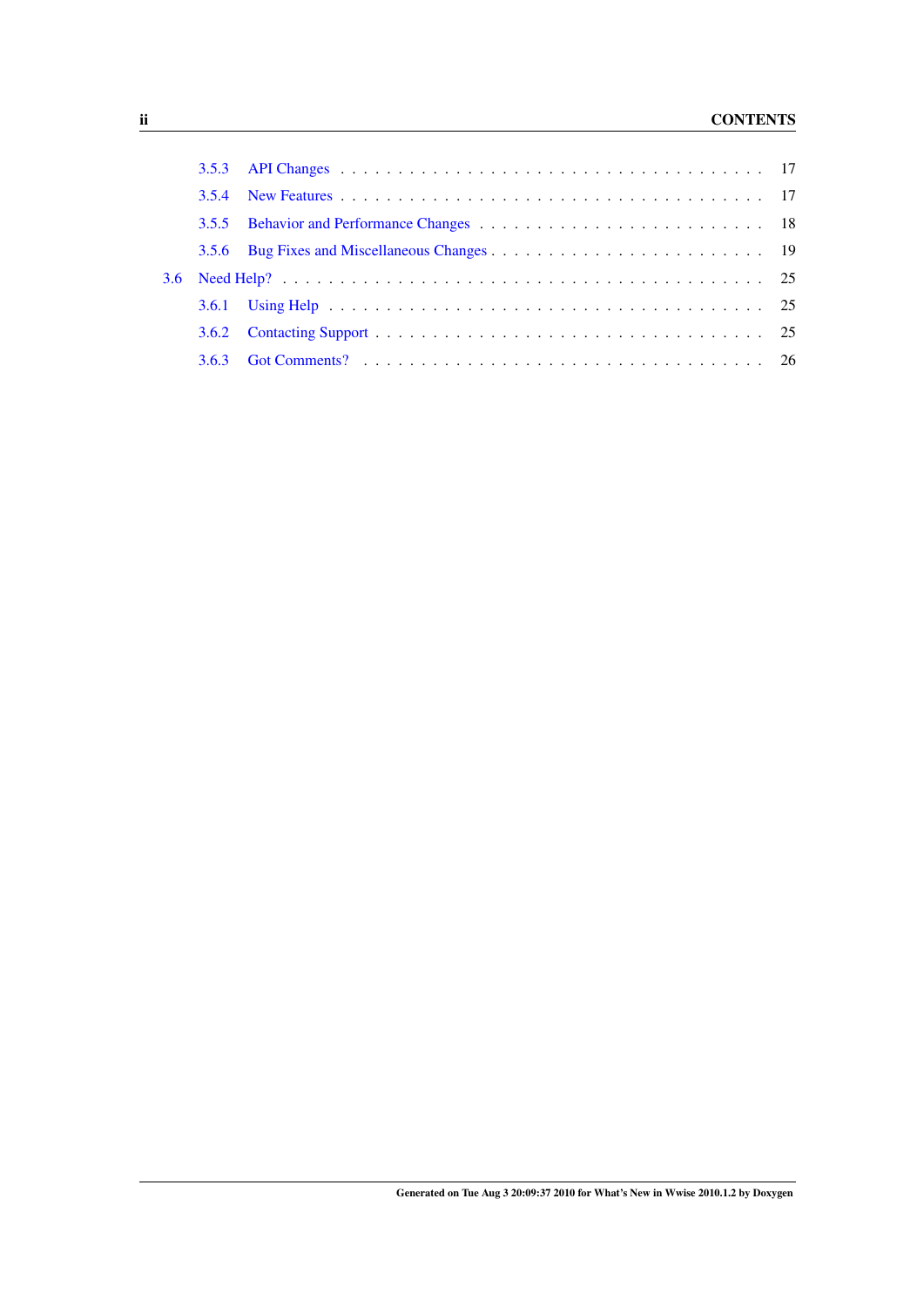## <span id="page-4-0"></span>Chapter 1

## What's New in 2010.1.2?

2010.1.2 is a patch release. The following sections list and describe the changes made to Wwise between version 2010.1.1 and version 2010.1.2.

## <span id="page-4-1"></span>1.1 Behavior and Performance Changes

• WG-17817 Effect with tails have a different behavior when RTPC is applied on parameters which affect the tail length. Previously the tail was reset every time these parameters was changed (busses could thus never stop if the game keeps posting parameter changes) while now the maximum tail length is always used and the tail simply continues when new parameters are encountered.

## <span id="page-4-2"></span>1.2 Bug Fixes

- WG-16984 Fixed: pausing a sound in the exact same frame that it is resumes can cause the sound to stop when there is no transition time.
- WG-17651 Fixed: AkManualEvent.h on the mac platform -- improved synchronization mechanism to prevent deadlocks.
- WG-17666 Fixed: occasional volume spikes with 3D user-defined sounds.
- WG-17669 Fixed: crash when playing an inaudible sample-accurate container containing children with both 'kill voice' and 'from elapsed time' under-threshold behavior.
- WG-17709 Fixed: memory corruption & crash with Motion Generator in "initially under threshold" case.
- WG-17813 Fixed: deadlock possibility when the message queue gets overcrowded.
- WG-17834 Fixed: possible error in computation of the busses volumes when multiple busses are processing effects on the same voice.
- WG-17841 Fixed: sounds and segments do not go back to full volume after pausing and resuming with fade-in (by 0.4 dB).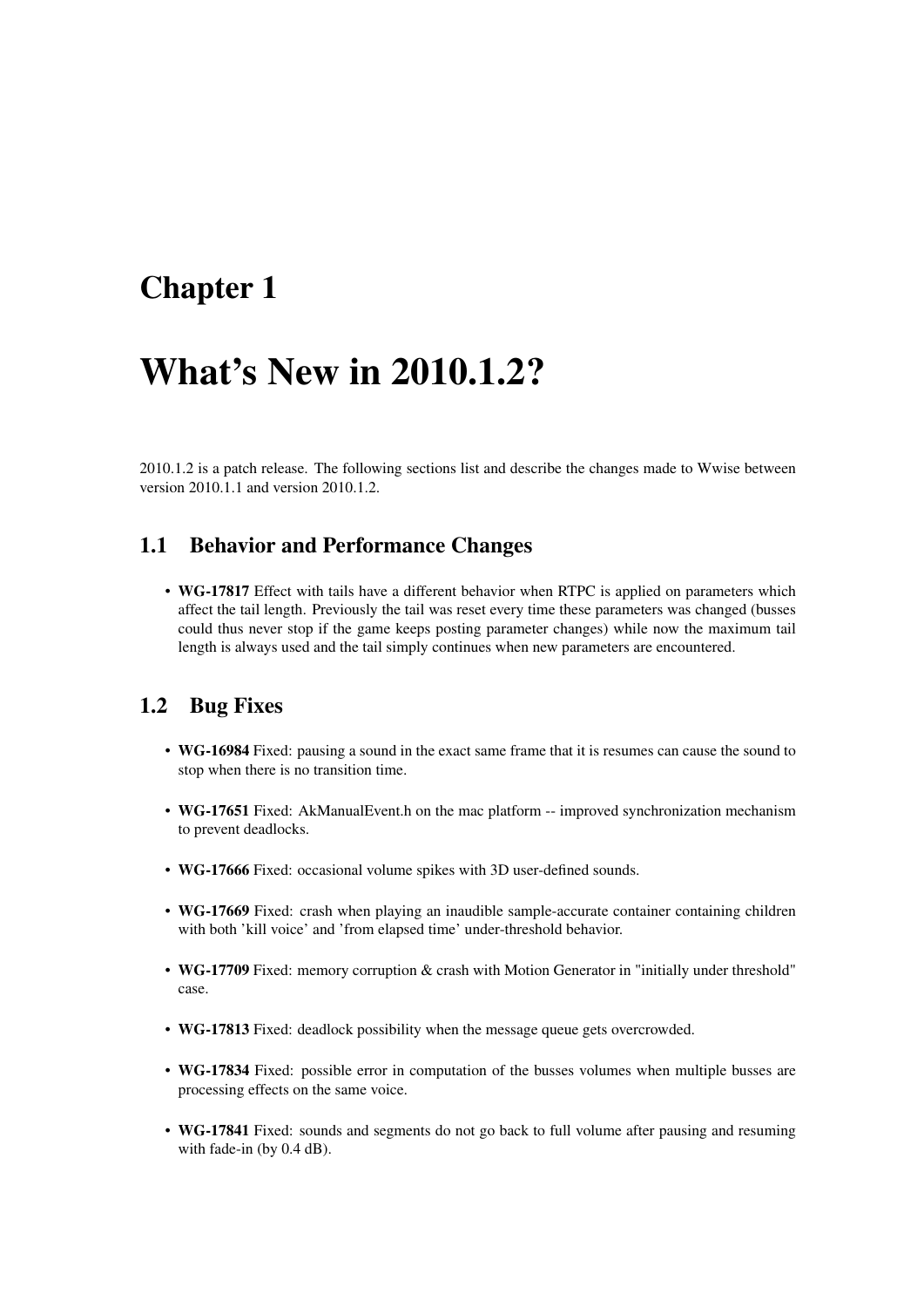- WG-17845 Fixed: in rare situations where there is much more IO memory requirements than there is memory available, the IO thread may keep on spinning for a while. This is mostly noticeable on the Wii where it can hang the whole system.
- WG-17865 Fixed: suboptimal behavior with transition reversals in interactive music.
- WG-17867 Fixed: bypass of effects in the actor-mixer hierarchy would sometimes be ignored in the Release build.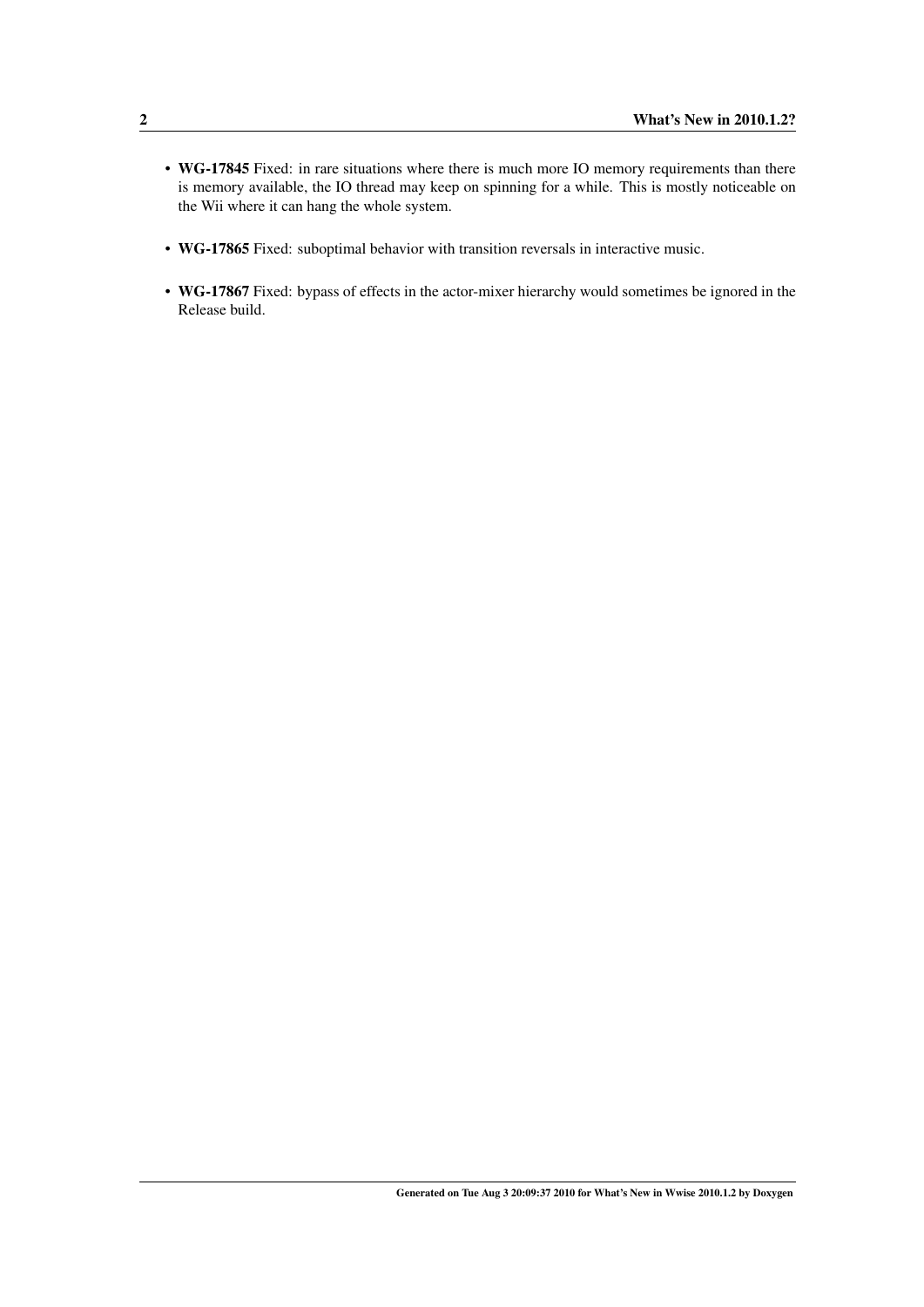<span id="page-6-0"></span>Chapter 2

# What's New in 2010.1.1?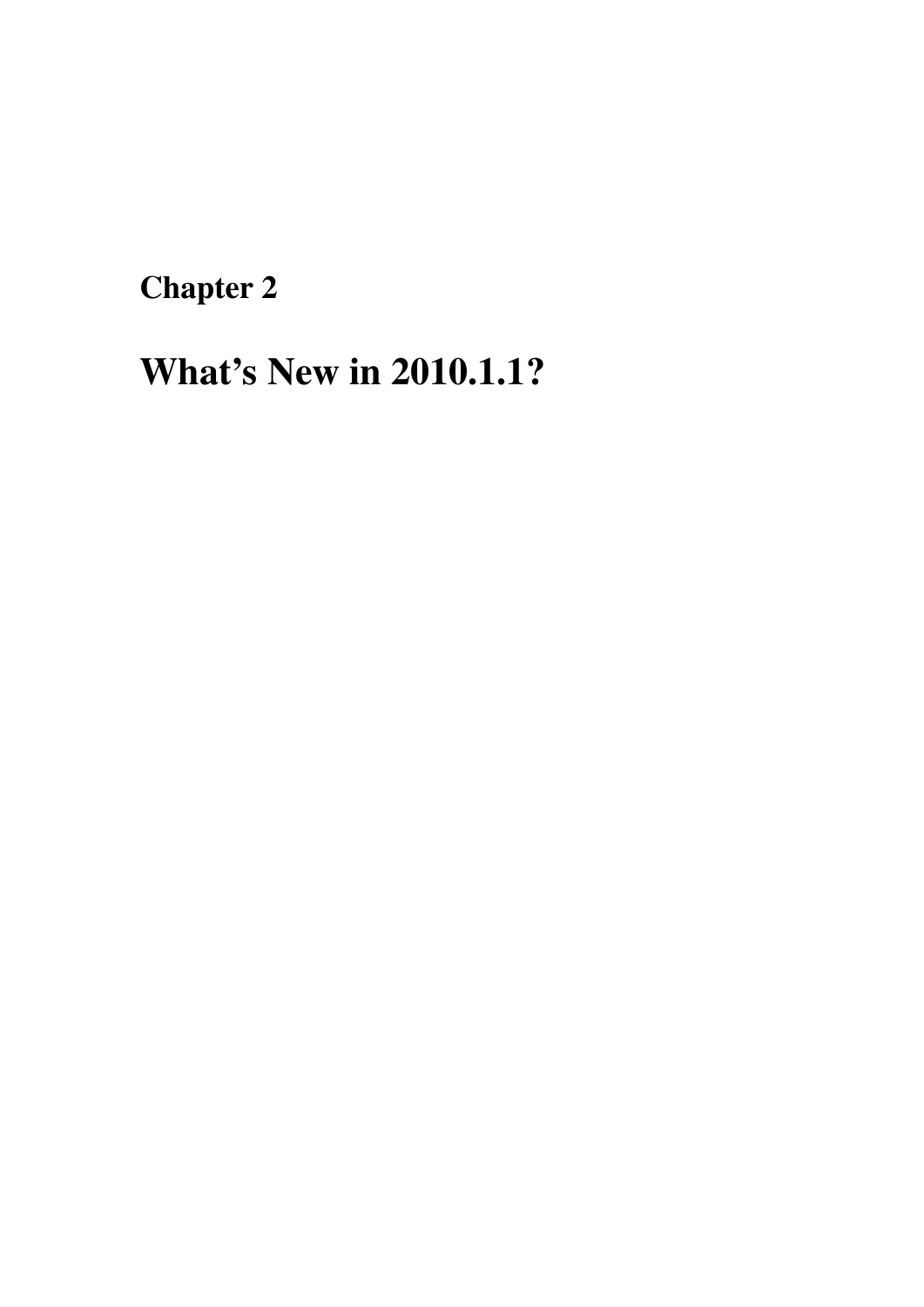2010.1.1 is a patch release. Audiokinetic decided to go with full installers instead of zip files to reduce frequent manipulation errors. The following sections list and describe the changes made to Wwise between version 2010.1 and version 2010.1.1.

## <span id="page-7-0"></span>2.1 Platform SDK updates

• WG-17601 Upgrade to PS3 SDK 330.001

## <span id="page-7-1"></span>2.2 Bug Fixes

- WG-17451 Fixed: Generated soundbanks can be different every time when objects have multiple RTPCs
- WG-17464 Fixed: Generated soundbanks can be different every time when using Interactive Music playlists
- WG-17483 Fixed: UnloadBank Async would sometimes not call the completion callback.
- WG-17487 Fixed: Attenuation of children not working when parent actor-mixer is not included in soundbank
- WG-17516 Fixed: Stream profile data not displayed properly in the Streaming tab of the Wwise profiler when using more than one I/O device.
- WG-17523 Fixed: Seek on segment commands are not properly released when terminating the sound engine.
- WG-17527 Fixed: ASSERT and crash when posting an event with two separate play actions on music object, with the AK\_EnableGetMusicPlayPosition flag.
- WG-17583 Fixed: Fixed a possible glitch that can occur at the end of the lifespan of a RoomVerb effect (environmental or else)
- WG-17584 Fixed: Fixed a possible glitch that can occur notably when a RoomVerb effect on an effect chain on a mix bus (or master mix bus) where there is an effect with a tail following. Most often encountered when pausing some sounds making effects enter their FX tail state on mixing busses.
- WG-17585 Fixed: Performance drop using RoomVerb on PS3 and XBox360
- WG-17590 Fixed: All mixing session objects (including Actor-Mixer and Busses) are now loaded correctly and send modifications to remote games.
- WG-17612 Fixed: Wave file with unknown meta data chunk greater than 64 KB fails to play as "original" in the authoring tool.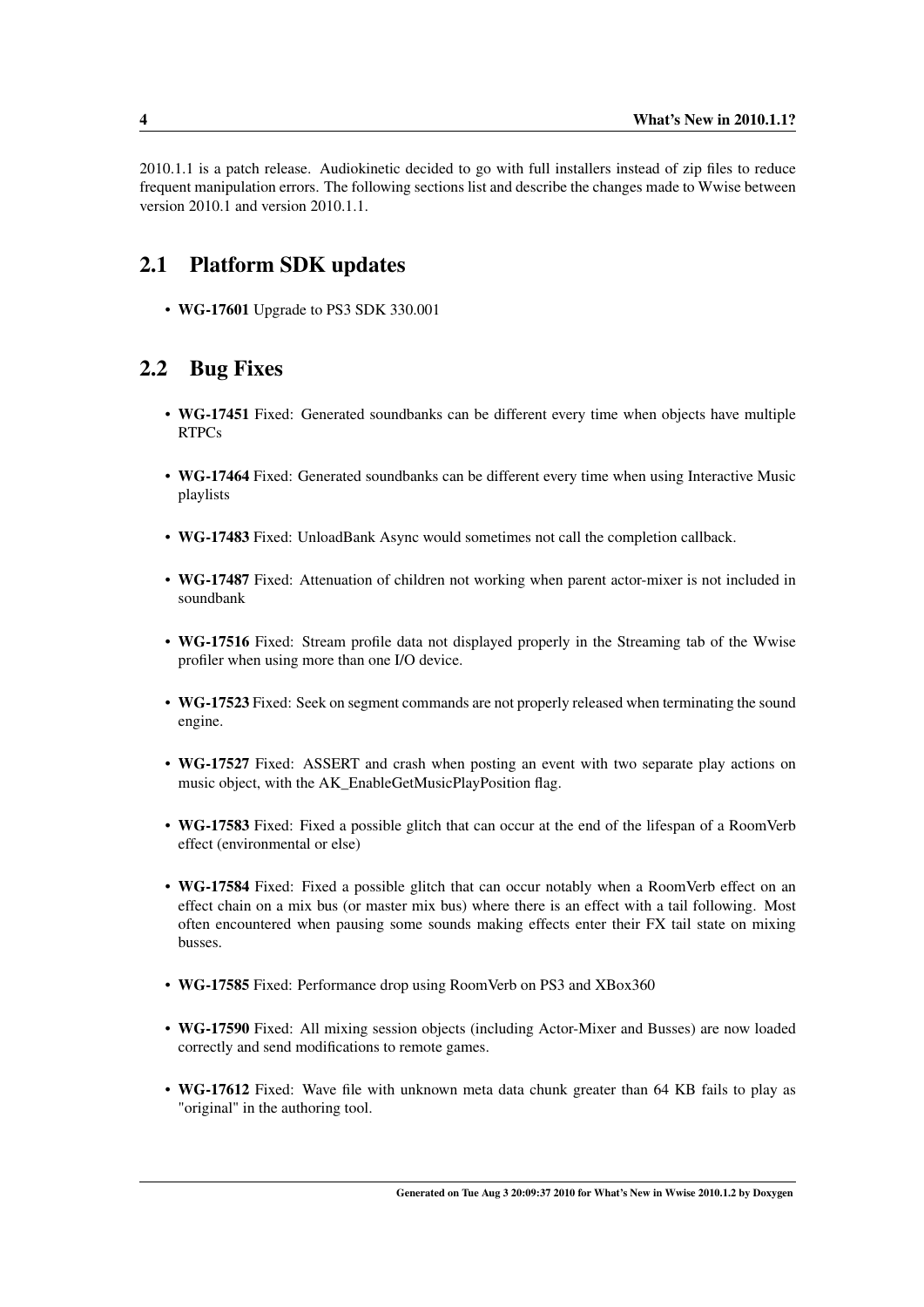<span id="page-8-0"></span>Chapter 3

# What's New in 2010.1?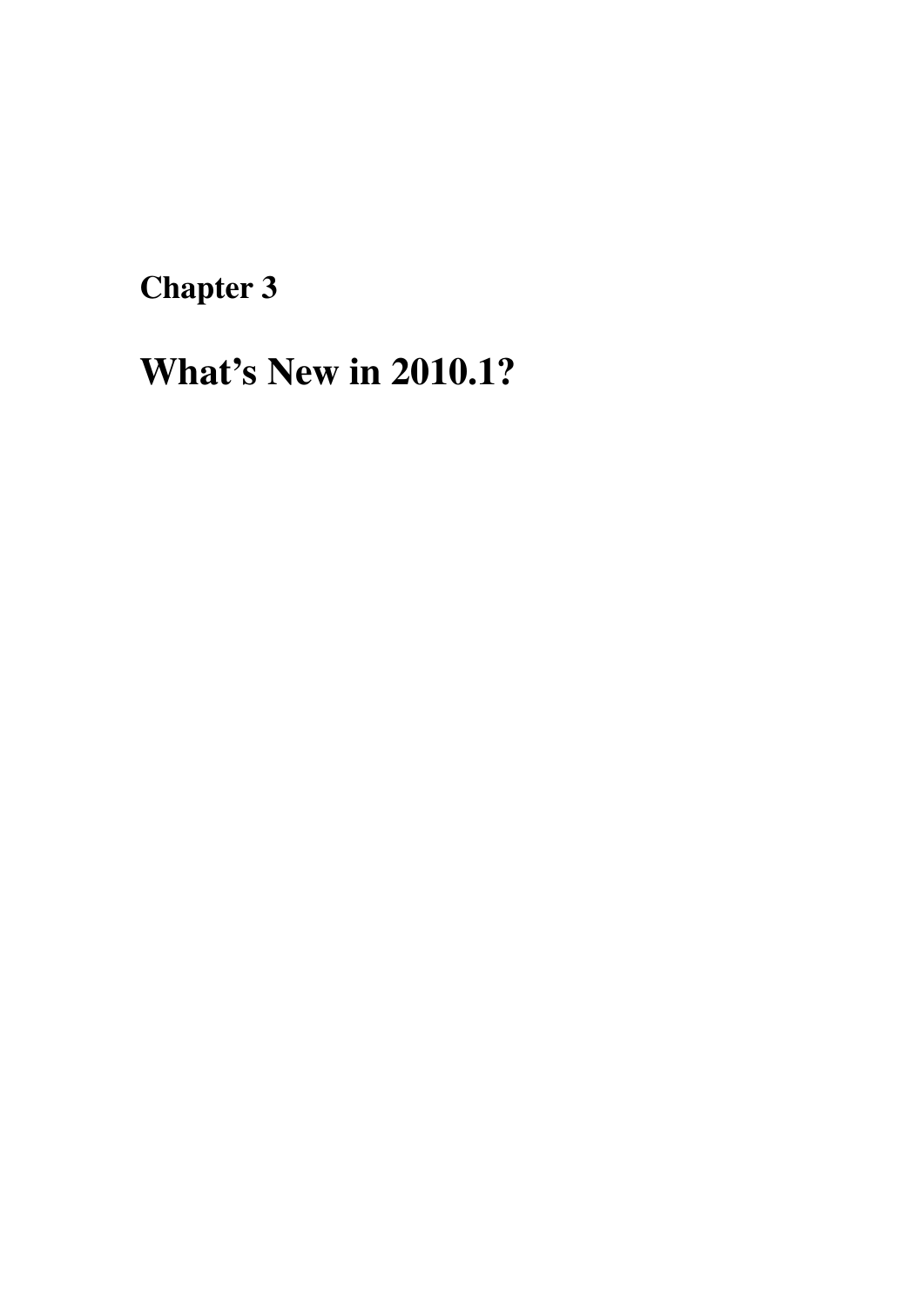- [New Features](#page-0-0)
- [Important Migration Notes](#page-0-0)
- [Requirements and Other Important Information](#page-0-0)
- [Known Issues and Limitations](#page-0-0)
- [Complete Changelist](#page-0-0)
- [Need Help?](#page-0-0)

## <span id="page-9-0"></span>3.1 New Features

#### Wwise 2010.1 New Features

Wwise 2010.1 is a major release packed with many new exciting features. The following list highlights the major improvements that have been made for this version.

#### <span id="page-9-1"></span>3.1.1 Mixing Desk

- The mixing desk is a new view that display your audio objects in mixer strip style, giving you access, while mixing at runtime, to all practical properties.
- Volume, pitch, LPF, states, effects, attenuations and motion parameters are all available...

#### <span id="page-9-2"></span>3.1.2 Conversion Settings ShareSets

- Now, conversion settings are contained within ShareSets and applied anywhere in the hierarchy which will allow all child objects to automatically inherit the settings of their parent.
- This modification eliminates the frustration (and potential damage) of forgetting to set conversion settings to newly added objects.
- After migrating to 2010.1, you will notice that, at authoring time, your Wwise project should take about:
	- 50% less disk space (for work unit files),
	- 50% less memory,
	- 50% less time to load.

Be sure to take a look at the [video tutorial](http://www.audiokinetic.com/video/video.php?target=tutorials/Wwise/21).

#### <span id="page-9-3"></span>3.1.3 External Source

- This new source plug-in bypasses the Wwise SoundBanks generation and allow the game to dynamically associate audio files to Sound objects.
- On top of simplifying the development process for developers, it will also greatly reduce the memory footprint needed for dialogue intensive games.
- The External Source plug-in will also open up several workarounds for game developers including user-generated content.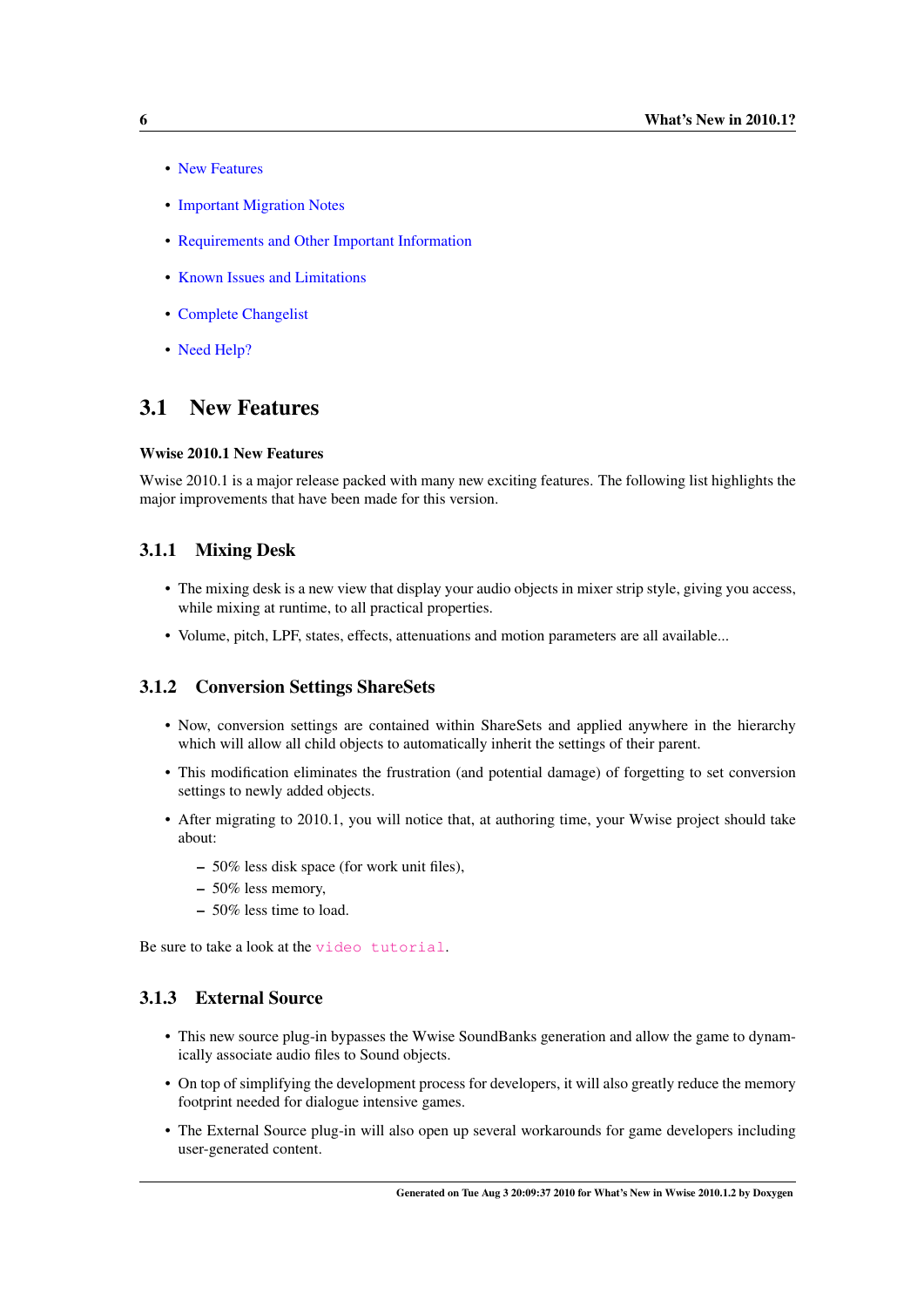#### <span id="page-10-0"></span>3.1.4 New Seek event action

- You can now seek anywhere in actor-mixer audio objects or music segment objects.
- Seek time can be randomized and is set either in absolute time or in percentage of the file duration.
- Seek can snap to markers and music cues.

#### <span id="page-10-1"></span>3.1.5 Multiple level of sub-mixing

• Wwise can now have an unlimited number of sub-mix levels in the Master-Mixer hierarchy which virtually allow for an unlimited number of effects processed in series.

## <span id="page-10-2"></span>3.2 Important Migration Notes

- New Work Units: Starting with 2010.1, Conversion Settings can now be stored into sharesets in their own work unit files. When migrating a project created in a previous version, similar conversion settings are regrouped together into sharesets. This is done once, the first time you open a project to be migrated. After the project migration, if your project is under source control, you must add the following folders and their workunit files (found under the project's folder) to the source control:
	- Conversion Settings
	- Mixing Sessions
	- ∗ As always, make sure only one person in your workgroup take care of the migration. This person should validate the migrated project, add new files to the source control and commit the migrated project in the source control.
- Low-Level I/O Hooks API Change: If you upgrade your title from an earlier version of the Wwise SDK, your low-level I/O hook will compile properly with the old API. However, the meaning of AkTransferInfo::uRequestedSize has changed. If you used the Low-Level I/O samples of the SDK as-is, ensure that you replace your Low-Level I/O files with the new ones. This is even more important on the Wii, where earlier versions of the sample I/O hooks will crash in the Revolution SDK's I/O system. On the other hand, if you use your own custom implementations of the I/O hooks, you should not have to change anything: AkTransferInfo::uRequestedSize is the correct amount of data that should be pulled from your file manager.
- External Sources and Low-level I/O File Location Resolver: If you plan to use the new External Sources feature, you will have to handle them in your implementation of the File Location Resolver interface of the Low-Level I/O subsystem. The default implementation provided as a sample of the SDK searches for external wave files in the same location as normal streamed files. The sample was slightly modified in order to support this. Thus, ensure that you merge these changes into your game.

## <span id="page-10-3"></span>3.3 Requirements and Other Important Information

We have compiled a list of specific requirements and other important information that you should know before working with Wwise.

Generated on Tue Aug 3 20:09:37 2010 for What's New in Wwise 2010.1.2 by Doxygen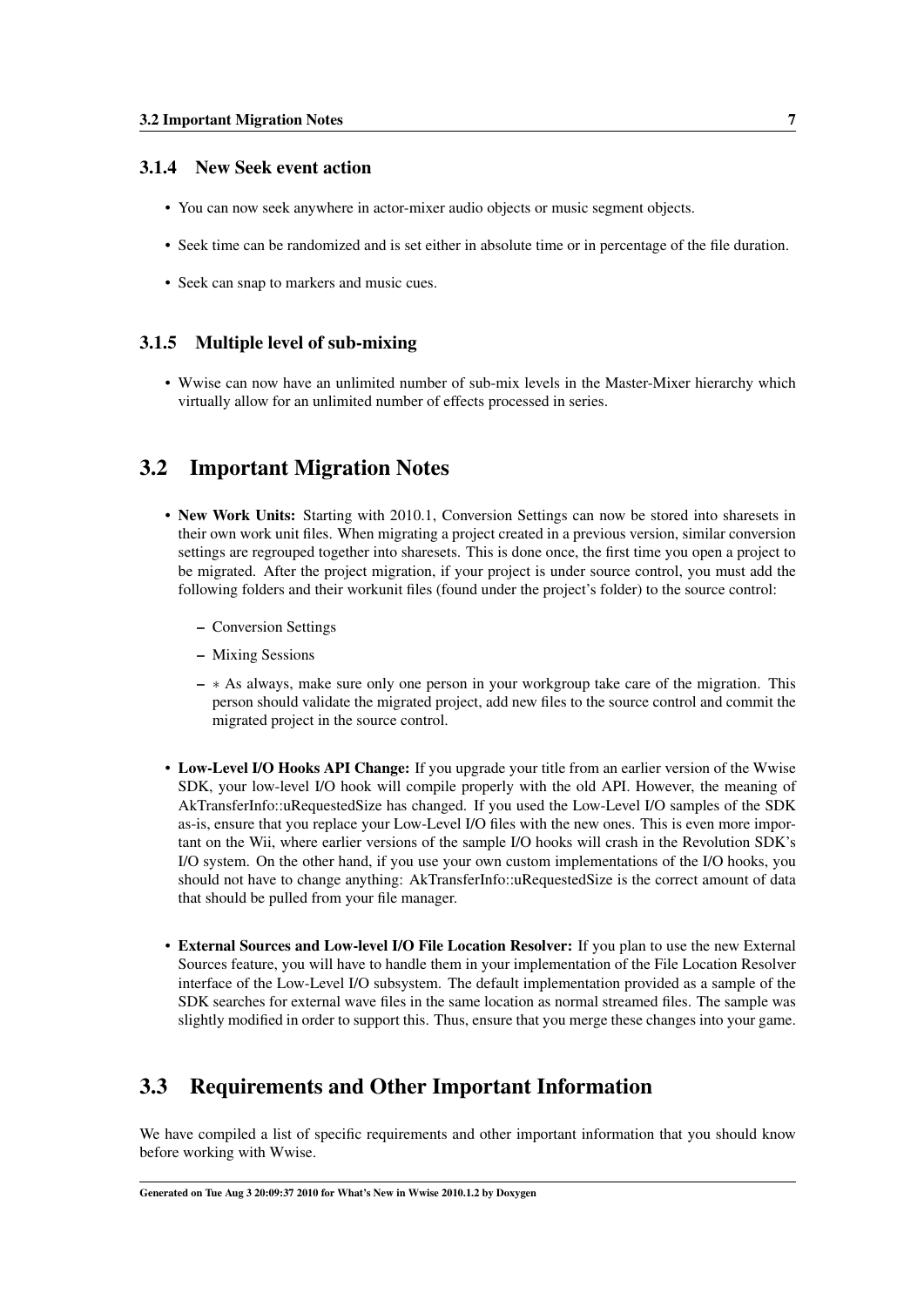#### <span id="page-11-0"></span>3.3.1 Audio File Management

Loops shorter than sample boundaries removed during conversion. During the audio conversion process, loop regions that are shorter than the sample boundaries are removed.

Sample rate conversion values should match native platform rate. The audio pipeline uses real-time sample rate conversion nodes when playing sounds that differ from the platform's native sample rate (48 kHz for Windows, Xbox 360 and PLAYSTATION 3). As an optimization, and also to prevent possible conversion rate aliasing artefacts, content that does not require pitch-shifting such as music should be converted to match that of the native platform. For Windows, it is also possible to have a native format of 24 kHz using the audio quality option that is available from the SDK.

XMA sample accuracy in Wwise is limited to codec capabilities. Because the hardware for XMA limits looping at 128 sample boundaries, keep in mind the following when using these sources for music objects:

- Minor artefacts may result when the Wwise loop fixing algorithm specified in the XMA conversion settings is applied to the XMA sources. These artefacts, which result from slight time-stretching or pitch-shifting in the algorithm, are less noticeable for sources with a long duration.
- Looping XMA source music clips may lose timing accuracy each time the loop point is crossed. However, the Play and Stop position in the segment are always sample accurate.
- Due to phase shifts that may occur in the XMA encoding/decoding mechanism, it is not recommended to try to align the last and the first samples of two contiguous XMA-converted clips.

#### <span id="page-11-1"></span>3.3.2 Wwise Game Simulator

The debug version of the Game Simulator can only run on systems with Visual Studio installed. The debug version requires certain .dll files, which are included with Microsoft® Visual Studio.

Requirements for X64 version of Game Simulator. The X64 version of the Game Simulator can only run on a native 64 bit operating system (i.e. Vista 64 bit).

#### <span id="page-11-2"></span>3.3.3 General

External components required for installation. The following external components are required to run Wwise:

- Microsoft® .Net Framework Version 2.0, which is included in the installation package.
- XMLLite for Windows XP Service Pack 2. To download a copy of XMLLite, visit the Microsoft web site.

Note: XMLLite is automatically installed with Windows XP Service Pack 3 and Windows Vista.

DirectX® October 2006 or later, which is required to run the Game Object 3D Viewer in Wwise and the Xbox 360 controller on Windows. To update your version of DirectX, visit the Microsoft web site (<http://www.microsoft.com/directx>).

Note: If you have an older version of DirectX, Wwise will run normally, but the Game Object 3D Viewer will not be available and you will not be able to test motion in Wwise.

Visual Studio DLL Dependencies. The following versions of Microsoft Visual Studio are used to build the Wwise libraries:

• VC 2005 version: 8.0.50727.867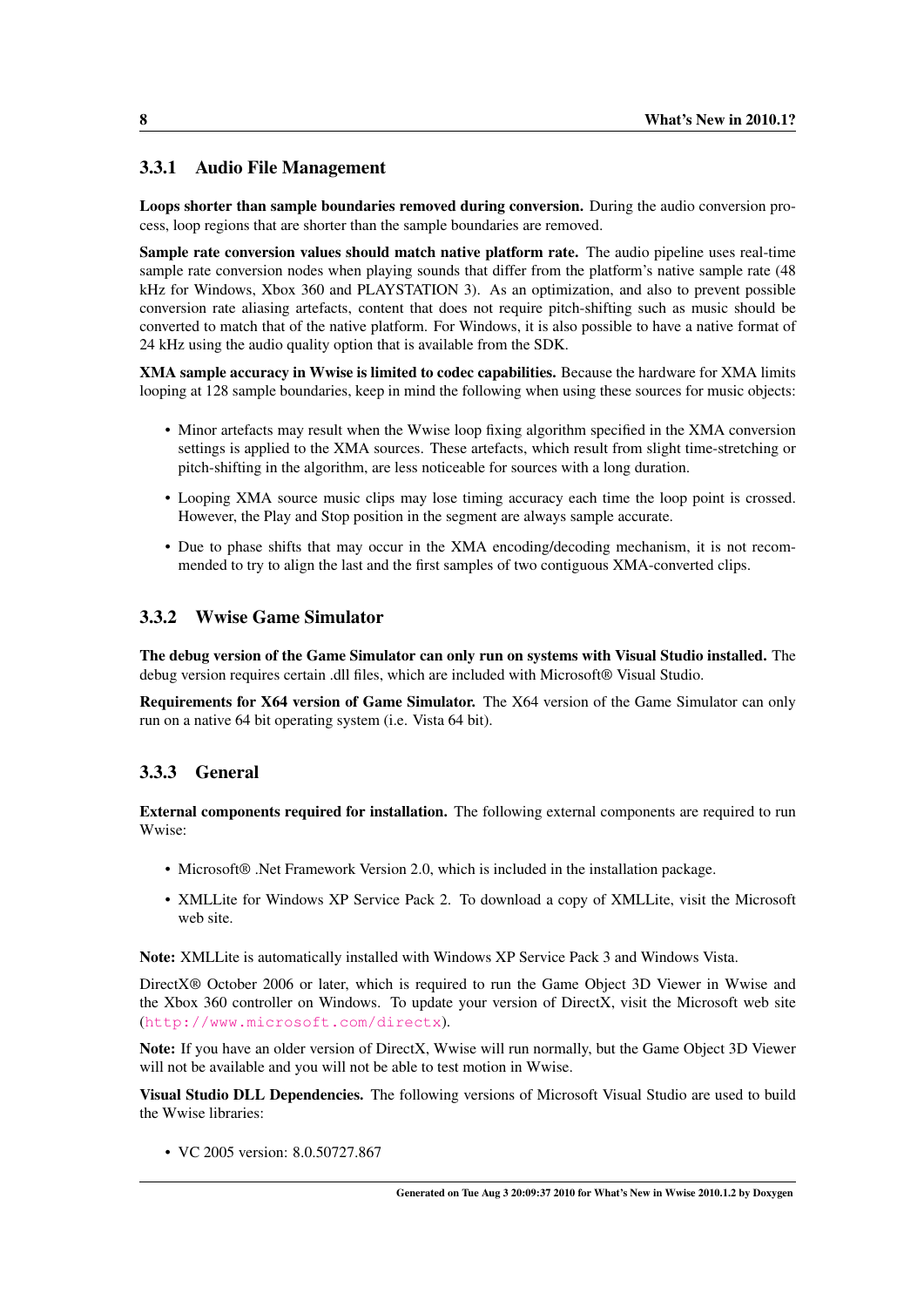• VC 2008 version: 9.0.30729.1 In both cases, the Wwise libraries have a dependency on a specific version of the CRT DLL. If you are using a different version of Visual Studio, or if you do not want your game to depend on that version of the CRT DLL, you can link to the libraries from the Debug (StaticCRT), Profile (StaticCRT) and Release (StaticCRT) folders instead. For more information on the Visual Studio DLL dependencies, refer to the "Platform Requirements" section of the SDK documentation.

#### <span id="page-12-0"></span>3.3.4 Motion Devices

Connect game controllers to high power USB ports. Motion devices need to be connected to a high power USB port. If the USB port does not have sufficient power to run the motion device, the system will unmount the device to protect both the operating system and the device itself. The USB ports in the front of a computer are generally not powerful enough to run a motion device, so you should connect them to the USB ports at the back of the computer.

#### <span id="page-12-1"></span>3.3.5 Project Migration

Wwise 2010.1 Installation and Migration Guide. When you are ready to upgrade to a newer version of Wwise, you need to follow a coordinated protocol to ensure that your projects created in the previous version are migrated smoothly to the newer version. For more information, it is strongly recommended that you refer to the Wwise Installation and Migration Guide, before you upgrade.

#### <span id="page-12-2"></span>3.3.6 SoundBanks

SoundBanks version has been updated. The version of the SoundBanks has been updated since 2009.2.1 to account for the new Probability/Weighting options in the Dialogue Event. This means that you will need to regenerate all your SoundBanks so that they are compatible with the current version of Wwise.

## <span id="page-12-3"></span>3.4 Known Issues and Limitations

Audiokinetic is constantly working to provide you with the highest quality software; however, you should be aware of the limitations and issues in this version of Wwise.

#### <span id="page-12-4"></span>3.4.1 Wwise Known Limitations

The following table describes the limitations in this version of Wwise.

Section Description

- Audio Busses
	- If you are ducking a bus that is playing a series of short sounds within a looped sequence container set to Continuous, you may experience a loss in ducking between the short sounds or at the loop point of the container. To avoid this behavior, you can either add sample accurate transitions between the sounds within the container, or set the ducking recovery time to anything but zero.
- Audio File Management
	- Markers in the loop region for files in Vorbis audio format may be skipped.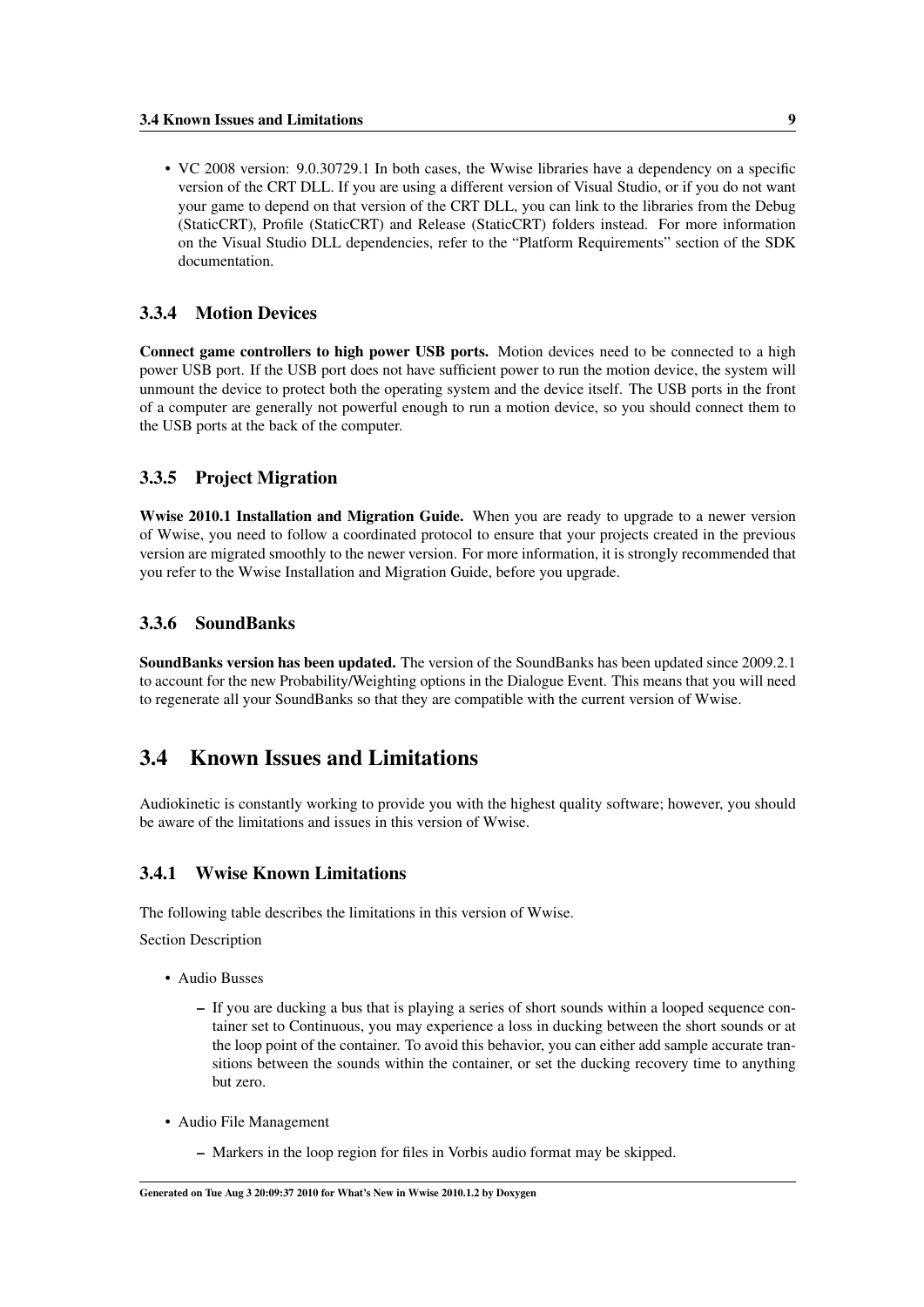- The Vorbis encoder library may result in poor audio quality for sounds using sample rates below 16 kHz. The Vorbis codec was specifically tuned for higher sample rates and performs very well above 16kHz. Audio quality below the 16kHz sampling rate, however, can vary considerably depending on the encoding settings used and the audio asset itself.
- Containers
	- Even though a Sample Accurate transition can be applied to a Switch container that is the child of a Random or Sequence container, this option will have no effect in this case is the switch order more than one sound to be played simultaneously.
	- The maximum number of supported child objects in any type of container is 65535. Although Wwise allows you to create more than 65535 in the authoring application, no parent-child link can be made between the parent and the child above the 65535 limit. Without the link, these child objects cannot receive any notification updates during playback, including changes to volume, positioning, and so on.
	- There are several restrictions and limitations that currently exist when using the crossfade, sample accurate, and trigger rate transitions with random and sequence containers. For a complete list, refer to the [Wwise Knowledge Base](http://kb.gowwise.com/).
	- If the playback instance limit is reached for a random or sequence container using Trigger Rate as the transition type, the currently playing sound as well as the container itself will be killed.
	- Even though a sample accurate transition can be applied to a container with source plug-ins on the Wii platform, this option will have no effect.
- Effects
	- Changing the properties for a delay effect assigned to a sound while playing that sound in an audio bus is not persisted when you play the sound again.
	- Since you cannot apply a crossfade when bypassing or un-bypassing an effect, you may experience clicking when using the Enable/Disable Bypass event action.
	- The Wwise Reverb and Wwise Reverb Lite effect plugins are deprecated in this version of Wwise and may become obsolete. If you are currently using either of these plug-ins in your project, it is recommended that you replace them with either the Wwise Matrix Reverb or the Wwise RoomVerb plug-ins.
- Events
	- When you have an event that contains the actions Play, Stop, and Play, the second play action will not trigger the sounds to play as expected.
- Interactive Music
	- Transition segments with a length of zero, with Play transition post exit enabled, will not play when a "same time as playing segment", "immediate" transition occurs.
	- The Break event action does not work as expected for music objects.
	- The empty space on a track before a clip will be used as the clip's pre-entry.
	- The Wwise conversion method makes sounds longer by approximately 12 samples per minute causing some inconsistencies for music objects. Sources that are in the following frequency are affected:
		- \* 44100Hz on Xbox 360, Windows, and PLAYSTATION 3
		- \* 22050Hz on Windows and PLAYSTATION 3
		- \* 11025Hz on Windows and PLAYSTATION 3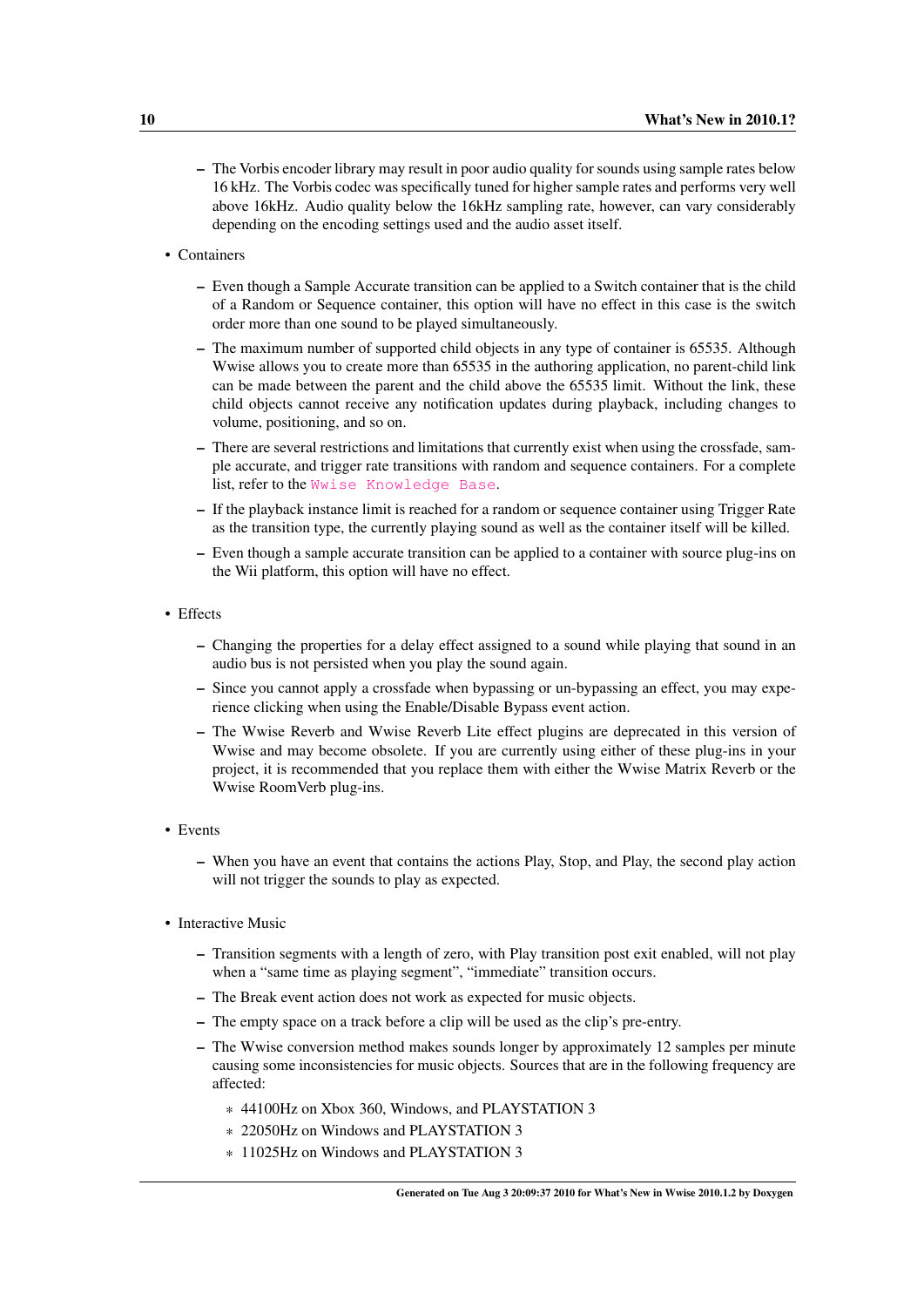- The wave data displayed in the Music Segment Editor for a converted file represents the original file and not the converted file.
- The total duration of "continuous" musical content that plays over "nothing" is limited to 12.4 hours. This includes the individual length of a segment or the cumulative length of stingers played all within the same switch. If a change in switch occurs, the cumulative time counter is reset to zero.
- On single CPU machines without hyper-threading, you may experience a slow down in music tempo when moving the 2D Panner in Wwise. To avoid this problem, you can increase the Output Buffer Latency setting in the User Preferences dialog box.
- Interface
	- Some views in Wwise are cropped on Japanese systems and potentially other languages as well. This can also occur if you modify the font DPI in Windows. To fix this issue, you can download new registry files from the [Wwise Knowledge Base](http://kb.gowwise.com/) or revert the font size to the standard Windows setting.
- PLAYSTATION3 platform
	- In order for streamed Vorbis files to play correctly on the PLAYSTATION3, the granularity of the I/O must be a multiple of 16 bytes.
- Positioning
	- The time base used in Wwise to record changes in positioning is independent of the time base used by your computer's sound card. As a result, the changes in positioning may not be synchronized to the sound that is played.
	- If you add or remove a point along the path during playback, the sound will continue to play, but there will be no propagation. The next time you play back the sound, the changes that you made will be applied.
	- Wwise uses an "equal power" schema to ensure that no audio source exceeds 0dB in any speaker. As a result, all stereo sounds set to 2D positioning will be played 3dB quieter by Wwise. To maintain the same mixing reference, boost the 2D sounds by 3dB.
- Projects
	- When a project is saved to a mapped network drive, performance may be seriously affected. If you decide to save your projects to a mapped network drive, Audiokinetic will not support these projects.
	- When "User Account Control" (UAC) is enabled on Windows Vista more recent versions, Wwise sample projects installed under "Program Files" or "Program Files (x86)" can't be opened with the 64-bit version of the Wwise authoring application because of permission issues. While these projects can be opened with the 32-bit version of the Wwise authoring application even when UAC is enabled, we strongly advise against it as the cache, Originals, and GeneratedSoundBanks folders will be "virtualized", and will thus be using the wrong folders. To workaround this issue, do one of the following:
		- \* Move the project to a location where you have full read/write permissions. Note that the IntegrationDemo executable will search for SoundBanks in the relative path where they would normally be generated, so you should also move the IntegrationDemo executable, if you plan to use it. (This option is recommended).
		- \* Disable UAC. Since UAC is a security feature introduced in Windows Vista, we do not suggest disabling it as it may render your computer vulnerable to malicious software and other forms of attacks.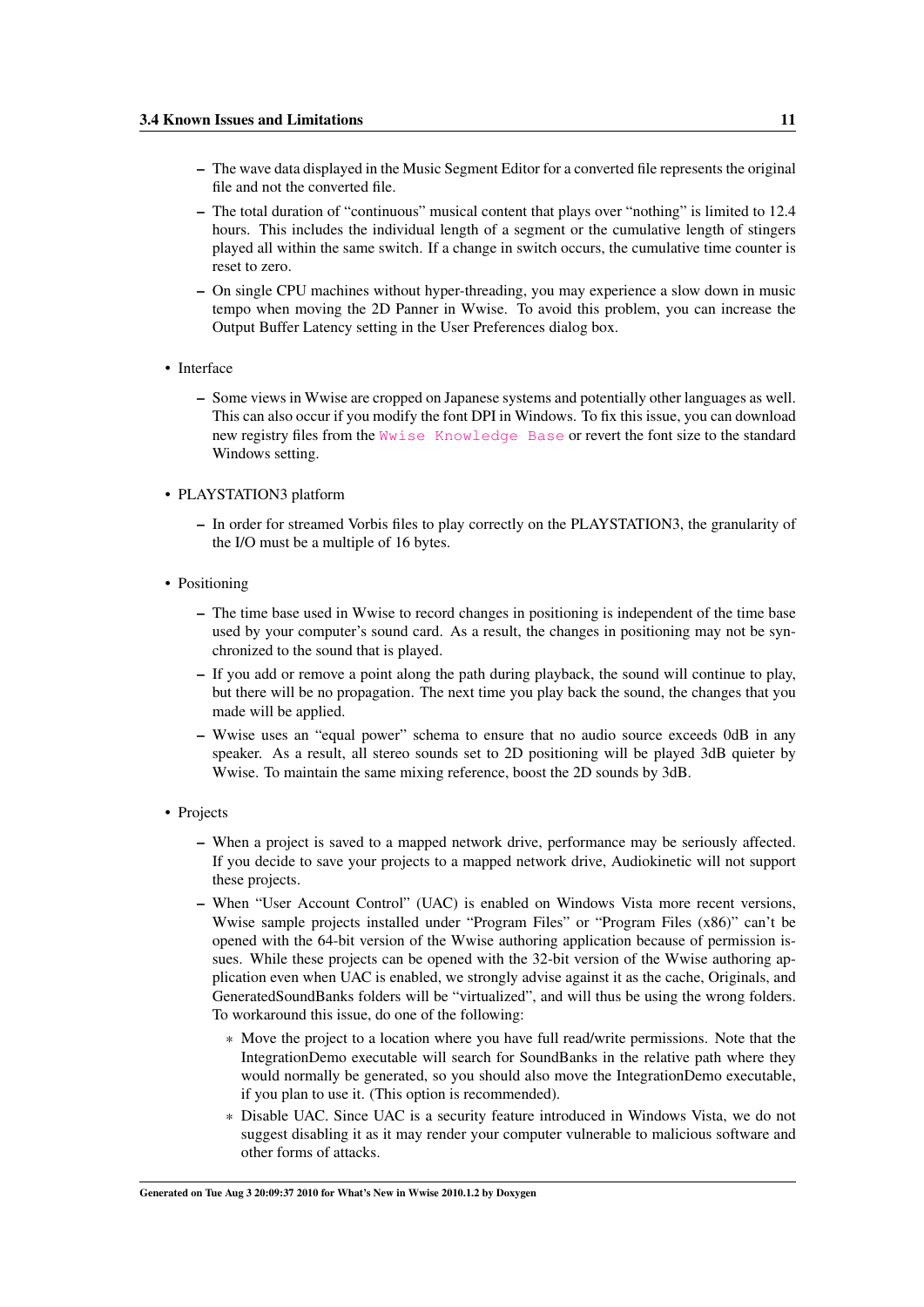- Remote Connections
	- If the IP address of a computer changes while the Remote Connections dialog box is open, the computer will be displayed in the Available list using the LAN IP address instead of the usual "Local Host" IP address. If you connect to this computer, this computer will be added to the History list using the LAN IP address even if the same computer is already in the list using the "Local Host" IP address. Wwise doesn't recognize that these two entries are the same remote computer. The next time you use Wwise, both entries will remain in the History list. Despite the duplication, you can connect to the computer using either entry.
- SDK
	- The Wwise SDK contains four sample effect and source plug-ins: Delay, Sine, Audio Input, and Tone Generator. The C++ projects that create the DLLs to be used in Wwise offer three configurations: Debug, Profile, and Release. Right now, only the Profile and Release versions of the DLLs will work with these plugins in Wwise. The Debug version crashes when you try to use these sample plug-ins.
- SoundBanks
	- If a sound exists in more than one SoundBank, a transition will not be applied between the two instances of the sound when one SoundBank is unloaded and another one is loaded. In this case, the first instance of the sound will stop and the second instance will start from the beginning.
	- Note: Using the PrepareEvent mechanism will prevent this sort of problem from happening.
- Streaming
	- If the hard disk on the Xbox 360 and the PLAYSTATION3 have not been read for a while, you may experience longer read times than normal. When this occurs during critical streaming situations, notifications of voice starvation and source starvation will be sent to the Wwise error log.
- Wii platform
	- The value returned by AK::IAkLowLevelIO::GetBlockSize() must be a multiple of 32 (bytes) in order to play back ADPCM files.
	- On the Wii platform, streamed audio files with file and loop lengths of less than 20ms will not play as expected.

#### <span id="page-15-0"></span>3.4.2 Wwise Known Issues

The following table describes the relevant outstanding issues that could not be resolved in this version of Wwise.

- Audio Files
	- WG-11260: Audio from file with too many markers fails to play. If the marker data chunk in the file header is larger than the granularity of the file streaming, the code fails to read the header.
	- WG-14380: Padding of XMA files inside the header and at the end of the file makes them larger in size than necessary.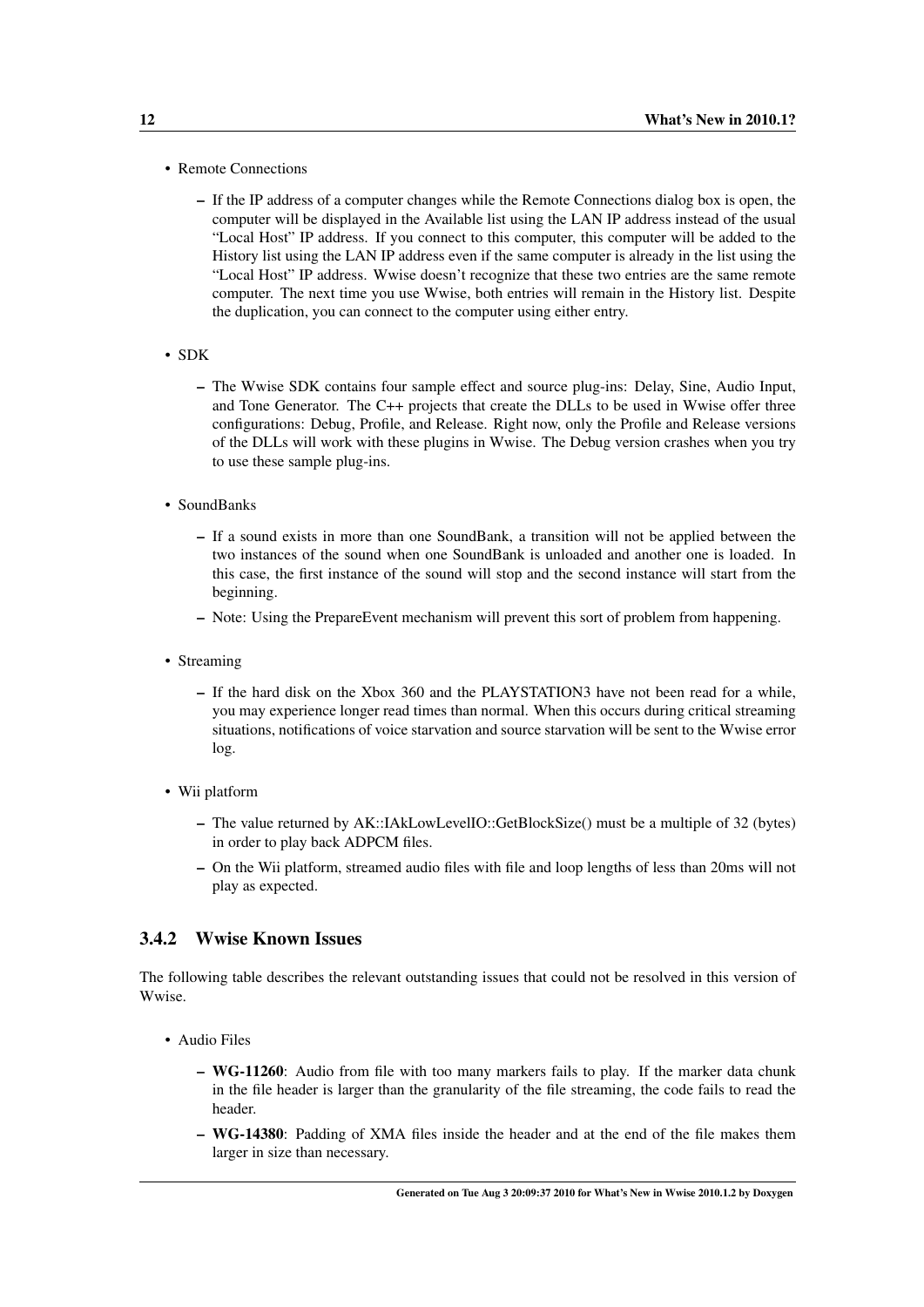- WG-15767: Markers are handled incorrectly when used with virtual voice option 'FromElapsedTime'.
- WG-15899: When converting an LFE only sound (0.1) to XMA, it is converted to a mono (1.0) file instead, in error.
- Blend Containers
	- WG-15390: A sound within a blend container may not be triggered if it follows a sound that failed to play.
- Command Line
	- WG-15554: When using Windows Vista, WwiseCLI.exe can't be used with the Task Scheduler when no user is logged in.
- Contents Editor
	- WG-14785: Objects displayed in the Contents Editor are not sorted alphabetically, which can make it difficult to find objects quickly.
- Effects
	- WG-10527: Real-time effect is layered on top of rendered effect when connected to a game.
	- WG-14931: Rendered effects are not listed in the Edit tab of the SoundBank Editor.
	- WG-15310: If the Bypass option is selected for an effect that is used as an environmental effect, the environmental effects will be bypassed when connected to a game.
- Events
	- WG-14402: In very rare circumstances, Wwise may crash when renaming a newly created event.
- Game Object 3D Viewer
	- WG-15054: Game objects with multiple positions are not shown in the Game Object 3D viewer.
	- WG-16246: The Game Sync Monitor doesn't update as expected until you add or remove a watch from the Watches list.
- Game Simulator
	- WG-16071: Game Simulator is not detecting game pad inputs on Vista 64 bit.
- General
	- WG-15941: When using certain UI schemes in Vista, the property sliders may not react as expected.
	- WG-15706: When installing Wwise on Vista or Windows 7 with UAC enabled, the Wwise project and work unit files (.wproj/.wwu) do net get associated with the Wwise application.
- Integrity Report
	- WG-15569: The integrity report message "Streamed XMA files do not support region loops" may be displayed even when the audio file doesn't contain a region loop.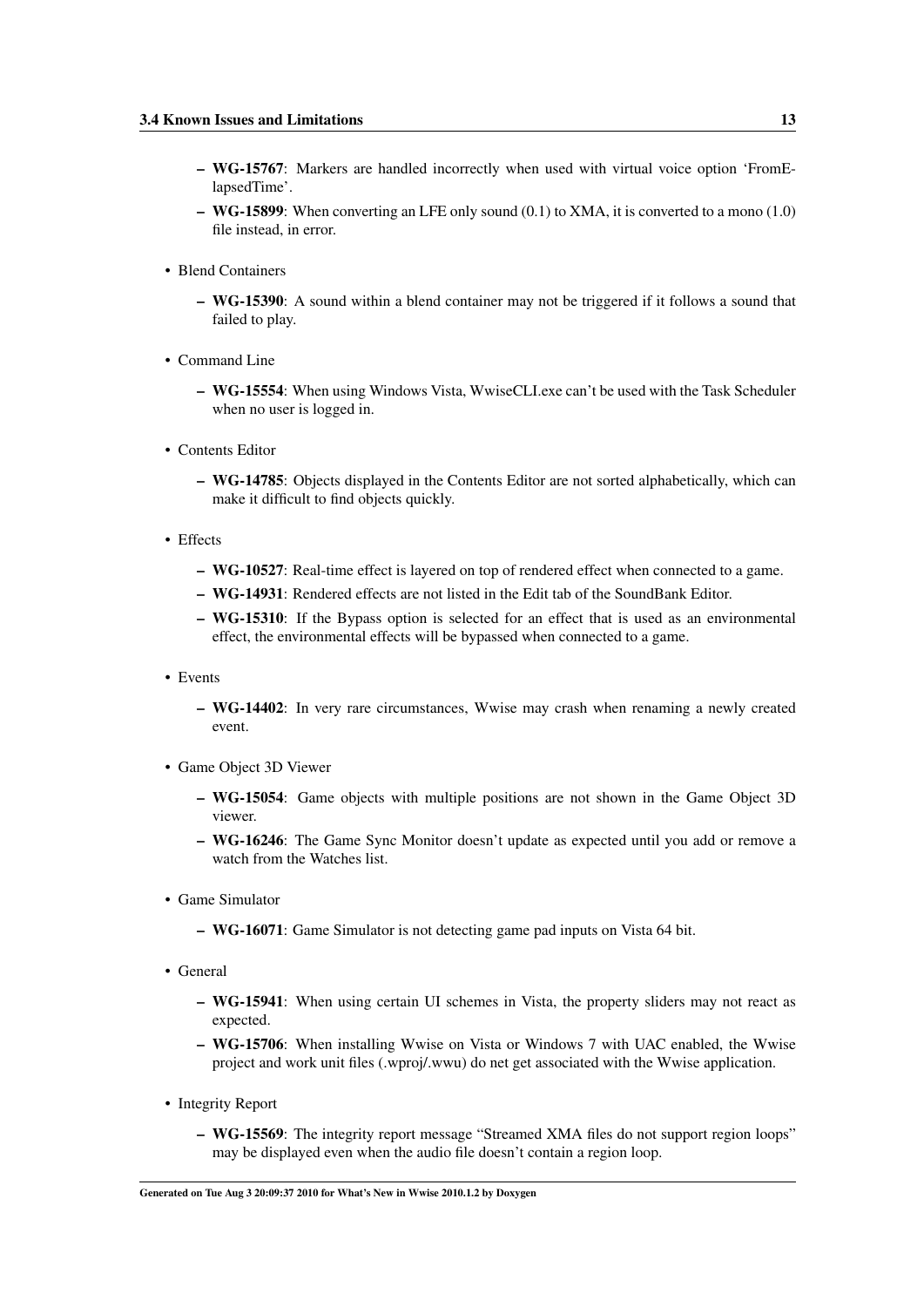- Interactive Music
	- WG-6432: "Use Transition Segment" option starts the next cue at the beginning in error when "Play from elapsed time" is selected.
	- WG-11166: User cue and Grid callbacks are not available in the SDK.
	- WG-12325: Wwise may assert if grid information for a particular segment cannot be found.
	- WG-14711: When music loops, the music timer callback sends 2 'bar' or 'beat' notifications instead of 1, as expected.
	- WG-15367: If a change in switch occurs while the music is paused, it may not transition to the new switch when the music is resumed.
	- WG-15728: When a transition segment is added to the Any to Any transition and then removed, the music segment and corresponding media file is still included in the SoundBank, in error.
	- WG-16261: If a double switch reversal occurs during the playback of a music switch container, the wrong music segment is played.
	- WG-16269: Glitches may be heard due to the hard trimming of effect tails for music segments and tracks.
- Looping Sounds
	- WG-14878: Looping sounds get kicked in error due to instance limiting.
- Mac
	- WG-15638: Although the 'Enable Effect on Voices Control Bus' option is selected by default in the Integration Demo, it is not initialized properly on startup. To workaround this issue, simply clear the option and then select it again. This issue only applies to the Integration Demo on the Mac platform.
- Master-Mixer Hierarchy
	- WG-15481: SetVolume action that is applied to a bus may be applied twice when the bus also contains an effect.
- Motion
	- WG-15383: Pragma warning line for the D-Box relates only to the PC, and should not be included for the other platforms. WG-14852: Motion FX objects do not work as expected within a Dialogue Event.
- Multi-Channel Creator
	- WG-16302: Sample loop markers within a source file are not kept in the multi-channel files generated by the Multi-Channel Creator.
- Obstruction/Occlusion
	- WG-15678: When updating the Obstruction/Occlusion curves in Wwise while connected to a game, the curve information is not propagated to the game, as expected.
- Playback Limit
	- WG-15124: Playback limit may continue to be applied even though it is greyed out in the Wwise application.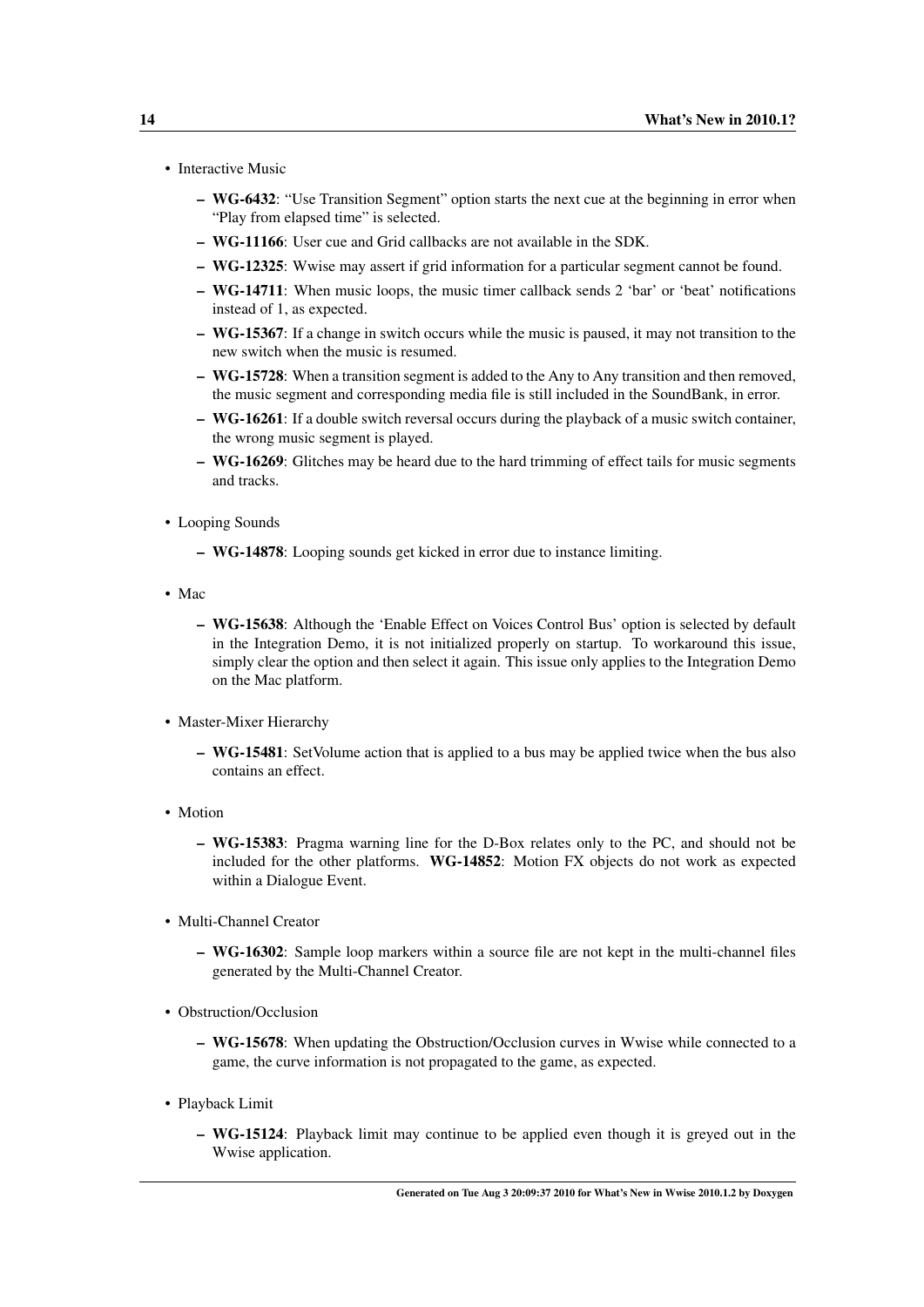#### • Profiler

- WG-11746: Unhelpful message is displayed in the Capture Log when using PostEvent on a non-registered game object.
- WG-14176: The RR and RL columns on the Listeners tab of the Advanced Profiler are inverted.
- WG-15476: Error message missing in the profiler when Wwise detects two similar media files that don't have the same size.
- WG-15617: When an error occurs in the profiler, Wwise displays the event ID, but not the event name.
- Projects
	- WG-9819: Wwise may crash while saving a project if it detects invalid work unit XML.
	- WG-14579: Projects may become corrupted when migrating a project that contains a missing plug-in.
- Random/Sequence Containers
	- WG-15057: Random/Sequence containers (AkRanSeqCtnr) take up more memory than required in the sound engine.
	- WG-15729: Wwise may crash when playing a sequence container that contains a continuous switch container as a child.
	- WG-16227: The Weighting option for objects within Random/Sequence containers does not work as expected in certain situations.
- RTPCs
	- WG-14506: Audio glitches may occur when using a Peak Limiter as well as a Parametric EQ that has an output level driven by an RTPC.
- SDK/Sound Engine
	- WG-15451: Wwise libraries may not be compatible with some compilers as a result of certain libraries using the Whole Program Optimization.
	- WG-15501: Memory address may be reused by switch container after a game object is unregistered causing Wwise to play a different sound than is expected.
	- WG-15537: Race condition may exist that causes the sound engine to crash when connected remotely to your game.
	- WG-15805: The casing of the file AkAssert.h is used inconsistently in the SDK; either AKAssert.h or AkAssert.h.
	- WG-16185: Speaker volume matrix callback is not called for 2D sounds in IsInitiallyUnderThreshold.
- SoundBanks
	- WG-12087: Game parameters used by control busses are not included in the Initialization bank.
	- WG-13305: SoundBank output text files become inconsistent when a project contains two switches/states with the same name in two different groups.
	- WG-14186: When SoundBanks are generated, Wwise loses registered game objects registered by the SoundFrame preventing sounds from playing.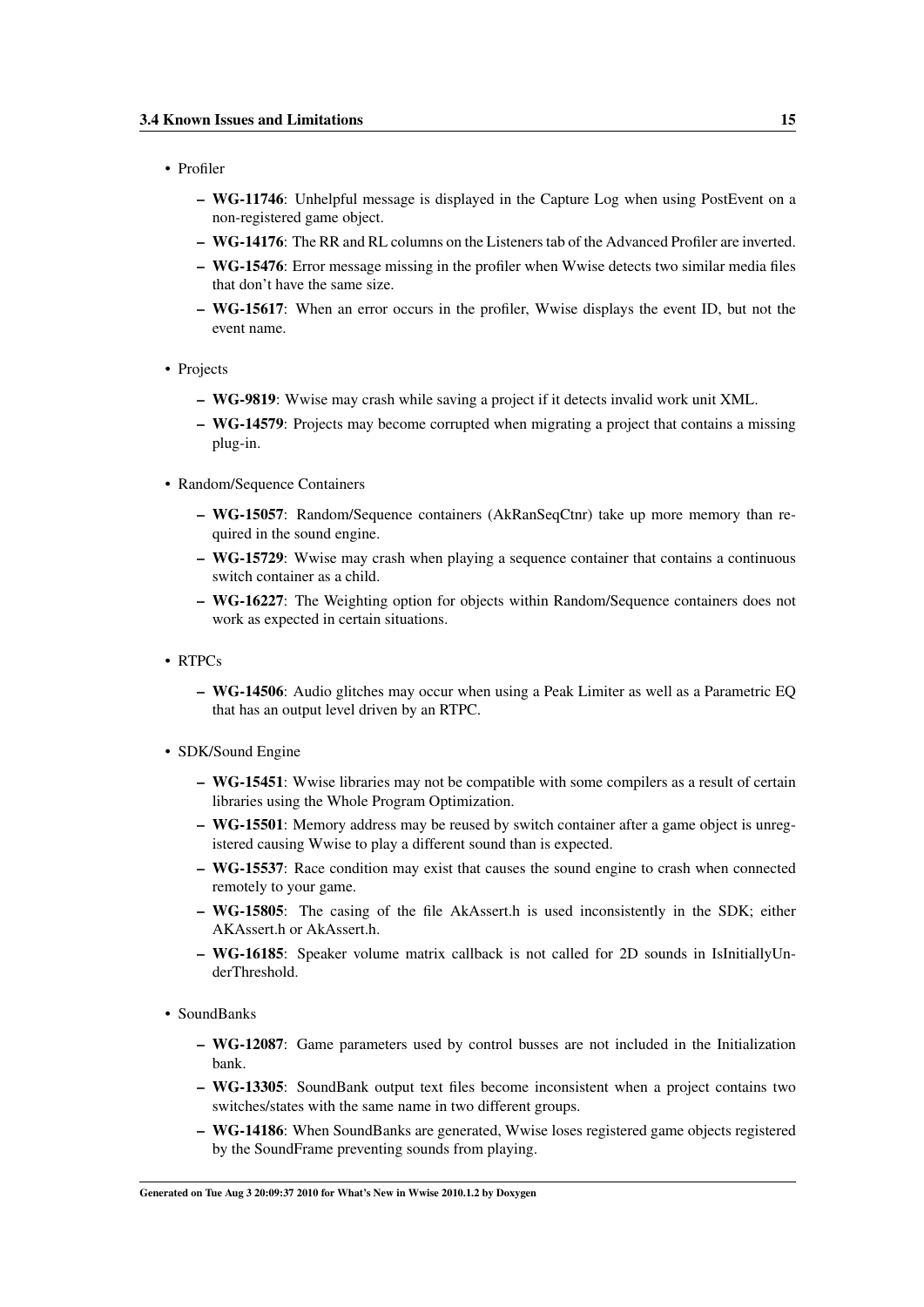- Source Plug-ins
	- WG-15671: Can't enter a new line in the Notes field of the Source Plug-in Editor. Pressing Enter doesn't introduce a new line of characters, but rather loses the field's focus. To workaround this issue, create the note as you want it to appear in an external editor and copy and paste it into the notes field in Wwise.
	- WG-16232: Clipping may occur when using the Pink or Red noise color setting within the SoundSeed Air - Woosh source plug-in.
- Streaming/IO
	- WG-15365: Streamed ADPCM sounds that have been paused may not play back when they are resumed and returning from the virtual voice.
- Wii
	- WG-10869: Possible loss of DSP control may cause audio corruption for streamed audio files.
	- WG-15250: Glitches may occur when pausing music segments on the Wii platform due to inconsistencies between the music and lower engines.
	- WG-17439: Breaking a looping and streaming sound on the wii can in very rare situations cause the sound to stop with the error: "File or loop region is too small to be played properly".
- Workgroups
	- WG-15634: When using the Perforce plug-in, Wwise may hang if the P4 server does not respond.
	- WG-15557: When using the Perforce plug-in, the following message "login not necessary, no password set for this user" may be displayed unnecessarily.
	- WG-15558: When using the Perforce plug-in, the file history scrolls unnecessarily as the information is received.
	- WG-15559: When using the Perforce plug-in, the history returned by P4 truncates the description removing useful information.
	- WG-16257: Wwise may crash when loading a work unit that includes an audio source with a space at the beginning of its filename.

### <span id="page-19-0"></span>3.5 Complete Changelist

The following sections list and describe the changes made to Wwise between version 2009.3 and version 2010.1

#### <span id="page-19-1"></span>3.5.1 SDK Folder Structure Changes

• WG-16874: XBox360 version now only supports VC9 (Visual Studio 2008), VC8 was deprecated in the last version of the Microsoft XDK. The libraries in \SDK\XBox360\ are not distributed anymore. You must now be using  $\SBK\XBox360$ <sub>vc90</sub>.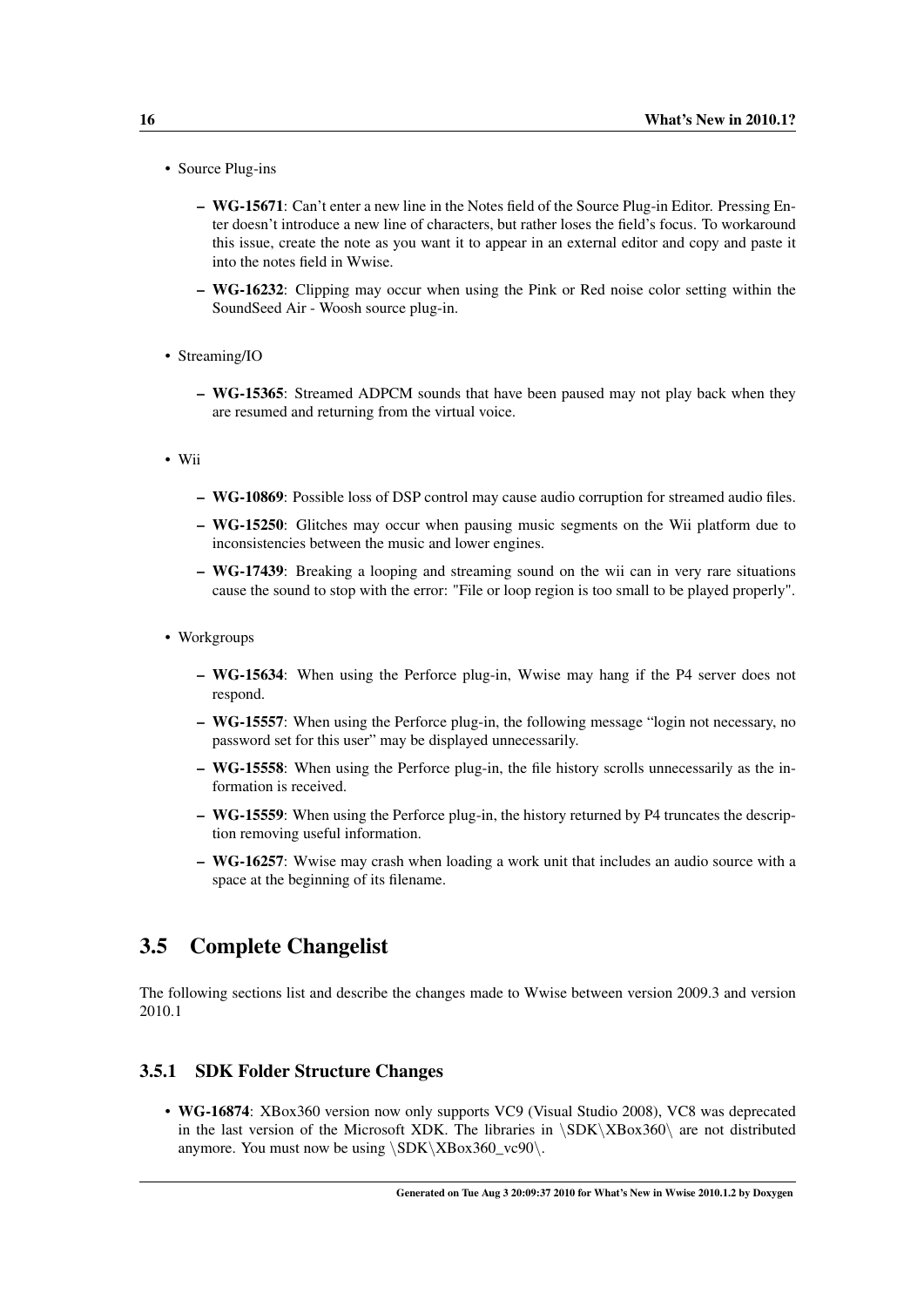#### <span id="page-20-0"></span>3.5.2 Platform SDK updates

- WG-16339: (Wii) Sound engine now compiled using Wii Revolution SDK 3.3.
- WG-16874: (Xbox360) Sound engine now compiled using Microsoft XDK February 2010 (11164).
- WG-16878: (PS3) Sound engine now compiled using SDK 320.( Also in 2009.3 patch 4 )

#### <span id="page-20-1"></span>3.5.3 API Changes

- WG-11112: Two new functions/notifications now required to be implemented in the Sound Frame IClient: AK::SoundFrame::IClient::OnDialogueEventNotif() and AK::SoundFrame::IClient::OnArgumentsNotif().
- WG-15264: The source control plug-in interface slightly changed in 2010.1.
- WG-16163: AK::SoundEngine::PostEvent now has new optional parameters to support the new "External Source" feature.
- WG-16671: FNVHash::Compute now generates an incremental hash if the same instance of the class is reused across Compute calls.
- WG-16678: Changed Low-Level I/O structure AkTransferInfo. AkTransferInfo::uRequestedSize used to represent the buffer size and did not take the end of files into account. This was causing confusion. Henceforth, a new field, AkTransferInfo::uBufferSize, represents the buffer size, and Ak-TransferInfo::uRequestedSize now represents the exact amount of requested bytes for this transfer. This may have an impact on your implementation of the low-level I/O hook.
- WG-16706: Multiple changes regarding the Wwise plug-in interfaces. Some of these changes are for future support of large data section which are not completely exposed to the Plug-in SDK yet. Some functions will have to be added to your project with a void implementation for the moment to compile properly.
	- All existing plug-ins for Wwise should be recompiled with the latest Wwise SDK prior using them in Wwise 2010.1.
	- The new function AK::Wwise::IAudioPlugin::SetPluginObjectMedia (...) should be implemented to void by any plug-in that doesn't use the plug-in large media system.
	- Any plug-in implementing the AK::Wwise::IAudioPlugin interface must implement the function AK::Wwise::IAudioPlugin::GetPluginMediaConverterInterface (...). Simply return NULL, this is not accessible from plug-ins at the moments.
- WG-16721: API changed to allow External Sources to work with dynamic sequence objects.

#### <span id="page-20-2"></span>3.5.4 New Features

• WG-16321: New Mixing Desk view in Wwise authoring application (Ctrl+Shift+M in Wwise application, See help for more info.).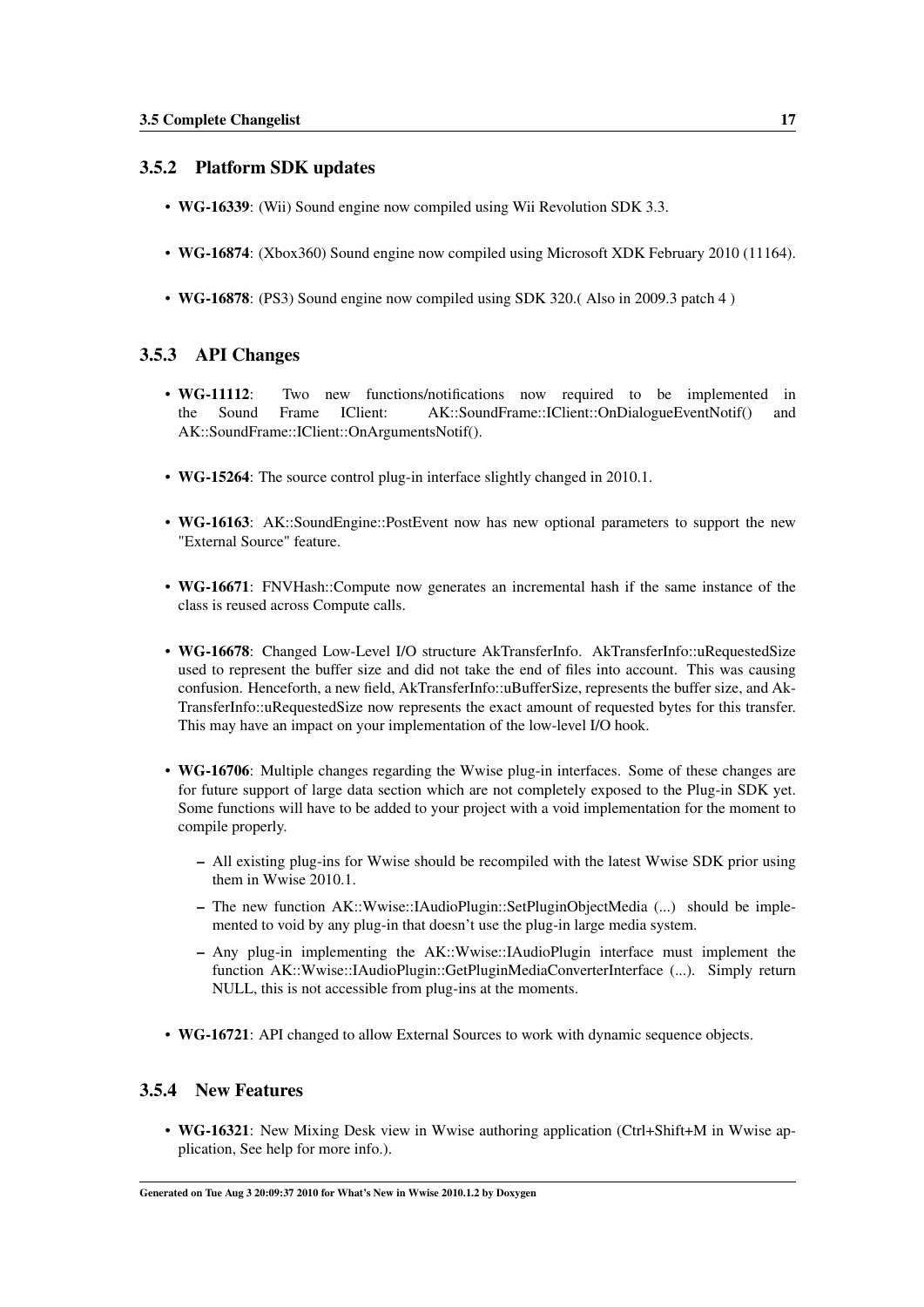- WG-16465: Conversion Settings can be stored in ShareSet objects and re-used across the Project. Conversion Settings now also leverage the override mechanism, so Conversion Settings can be set to high-level objects in Wwise to generalize the usage. Be sure to take a look at the [video](http://www.audiokinetic.com/video/video.php?target=tutorials/Wwise/21) [tutorial](http://www.audiokinetic.com/video/video.php?target=tutorials/Wwise/21).
- WG-15821: External Sources
- WG-14502: Now allowing Sub-mixing Master-Mixer hierarchy allowing pipelining multiple layers of effects in the busses.
- WG-11833: New SoundBank Setting Options: List the maximum radius of any attenuation that plays on an event.
- WG-15264: The File Manager has now the ability to move and rename audio source files using the Source Control plug-ins. The Source Control plug-in interface has changed.
- WG-16221: New sample code to playback microphone output on the XBox360 in the sample "IntegrationDemo".
- WG-14442: Now possible to copy custom states from 1 state to another by using the "Sync Custom States" functionality.
- WG-9505: Wwise does now support copy/pasting RTPC curves across objects in Wwise.
- WG-11112: Dialogue events now supported in the Sound Frame. 2 new notifications to be implemented in the Sound Frame IClient: OnDialogueEventNotif() and OnArgumentsNotif().
- WG-10870: New feature: Seek actions, allow you to seek within a playing sound, or to start a sound at a specific (or random) offset.
- WG-17183: Added "Number Of Active Events" to performance counters in Wwise Profiler.
- WG-15048: Now possible to use user specific location for imported /.cache directory.
- WG-2830: New keyboard shortcut (Alt + Up Arrow) and menu item (Edit > Navigate to Parent) to edit the parent of the object that is currently being edited.

#### <span id="page-21-0"></span>3.5.5 Behavior and Performance Changes

- WG-17071: Streamed playback instances have smaller memory footprint, less code and are generally more efficient.
- WG-16894: Minor performance optimizations to resampling/pitch and low pass filtering in the pipeline on the XBox360.
- WG-15880: Improved performance of RTPC changes when many game parameters are present.
- WG-17092: Streamed XMA virtual voices FromElapsedTime now consume less CPU.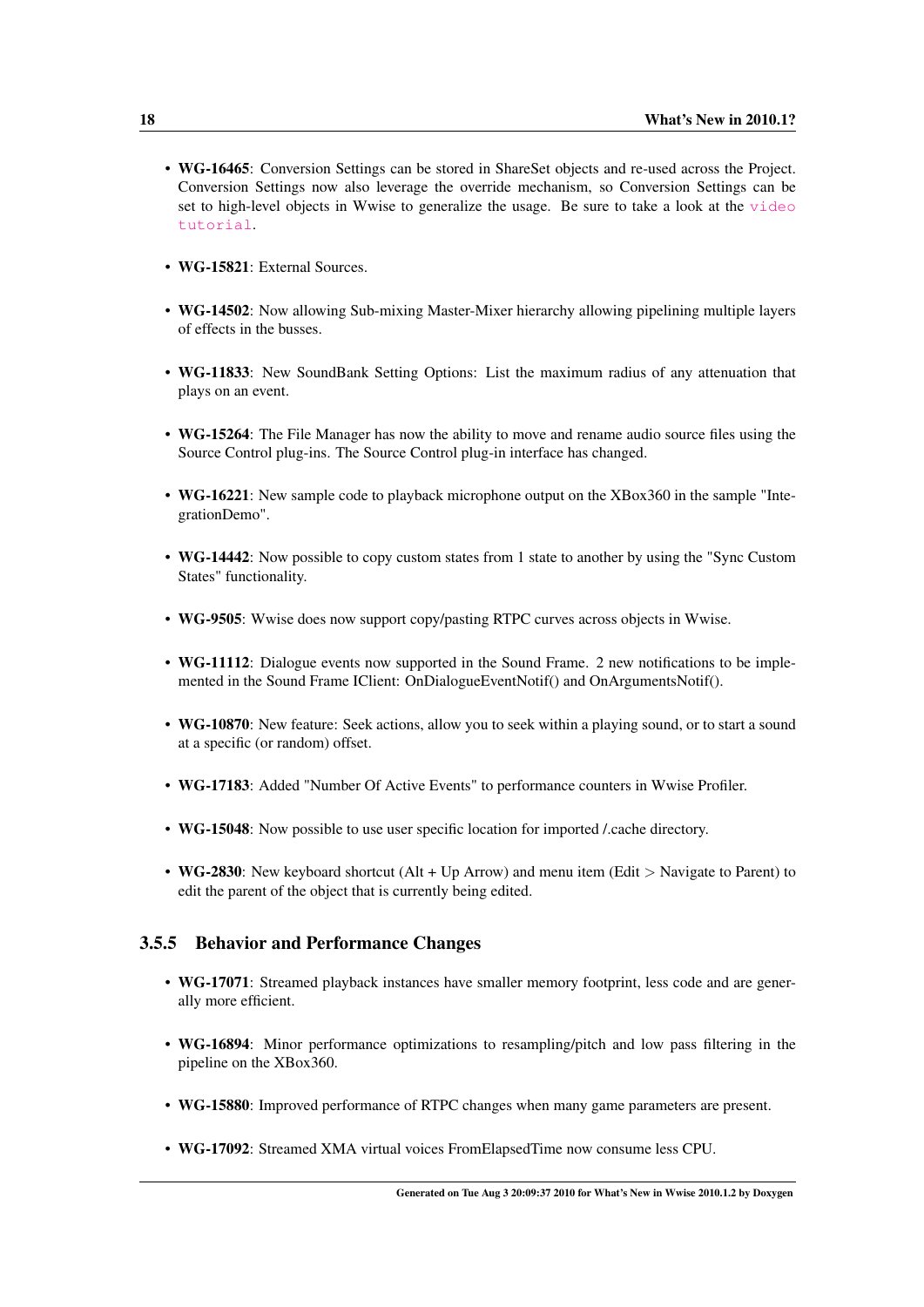- WG-16141: Fixed: Streamed audio sources in music tracks require that they have streamed their first buffer in before their memory can be released after having stopped.
- WG-16347: I/O usage improvement: Streamed sources were tweaked so that they don't start playing immediately after reading the first streaming buffer, but instead wait until their "target buffering" is met. This allows you to use smaller IO buffering values (AkDeviceSettings::fTargetBufferLength), thus resulting in smaller IO pool usage, because you will be less likely to run the risk of provoking source starvations at the beginning of sounds. This is especially true with small streaming granularities (AkDeviceSettings::uGranularity). Before this improvement, streamed sources were more likely to starve during the first buffer.
- WG-15951: Insert effects in the actor-mixer hierarchy now 'stay alive' for the duration of the sampleaccurate stitching. This means that the tail is not part of the sample-accurate stitch, so that it actually sounds like what you would want when you put a tail effect on it.
- WG-16271: "Don't play stinger again for X seconds" property of stingers is now exclusive. This means that when set to 0 (default), the same stinger will never be scheduled at exactly the same time as another stinger (from same Trigger).
- WG-16272: "Don't play stinger again for X seconds" property of stingers is now relative to the trigger's synchronization point, instead of the time when the Trigger is posted. The former behavior was misleading and hard to control.
- WG-16963: (Wii only) Changed: Vorbis voices used to fail playing when their "under volume" threshold" behavior was set to "Continue To Play" and they had no seek table. Now, they are able to play. However, if their voice gets kicked by the hardware (because the maximum voice count reaches 96 or DSP usage reaches 100%), they will fail restarting when the hardware re-assigns them a voice.
- WG-16927: Default gain when using Audio Input plug-in with the function CreateAudioInputSource is now 0db, instead of -12 dB.
- WG-16707: Fixed: global RTPC values are pushed to game when connecting with Wwise.

#### <span id="page-22-0"></span>3.5.6 Bug Fixes and Miscellaneous Changes

- WG-17410: Fixed: Sometimes, game objects are not displayed in the Game Object column of the Capture Log of the Wwise profiler. When this happens, and if the Wwise Object Column drop menu is set to "Wwise Object Name", the Wwise object name is not displayed either.
- WG-17140: Fixed: Vorbis decoder state not properly reset after seeking in a Vorbis source after it had already started playing. The difference was usually inaudible.
- WG-16998: Fixed: Multichannel (more than 2.0) PCM and ADPCM can have their channels swapped after having been virtual FromElapsedTime.
- WG-16765: Fixed: Off-by-one error in sample count within loop regions. Very benign on all platforms, except on the Wii where it can have unexpected behavior when seeking (using SeekOn-Event()) exactly on a loop end boundary.
- WG-16362: Crash in multichannel PCM file sources occurring with a very specific combination of file length and streaming granularity.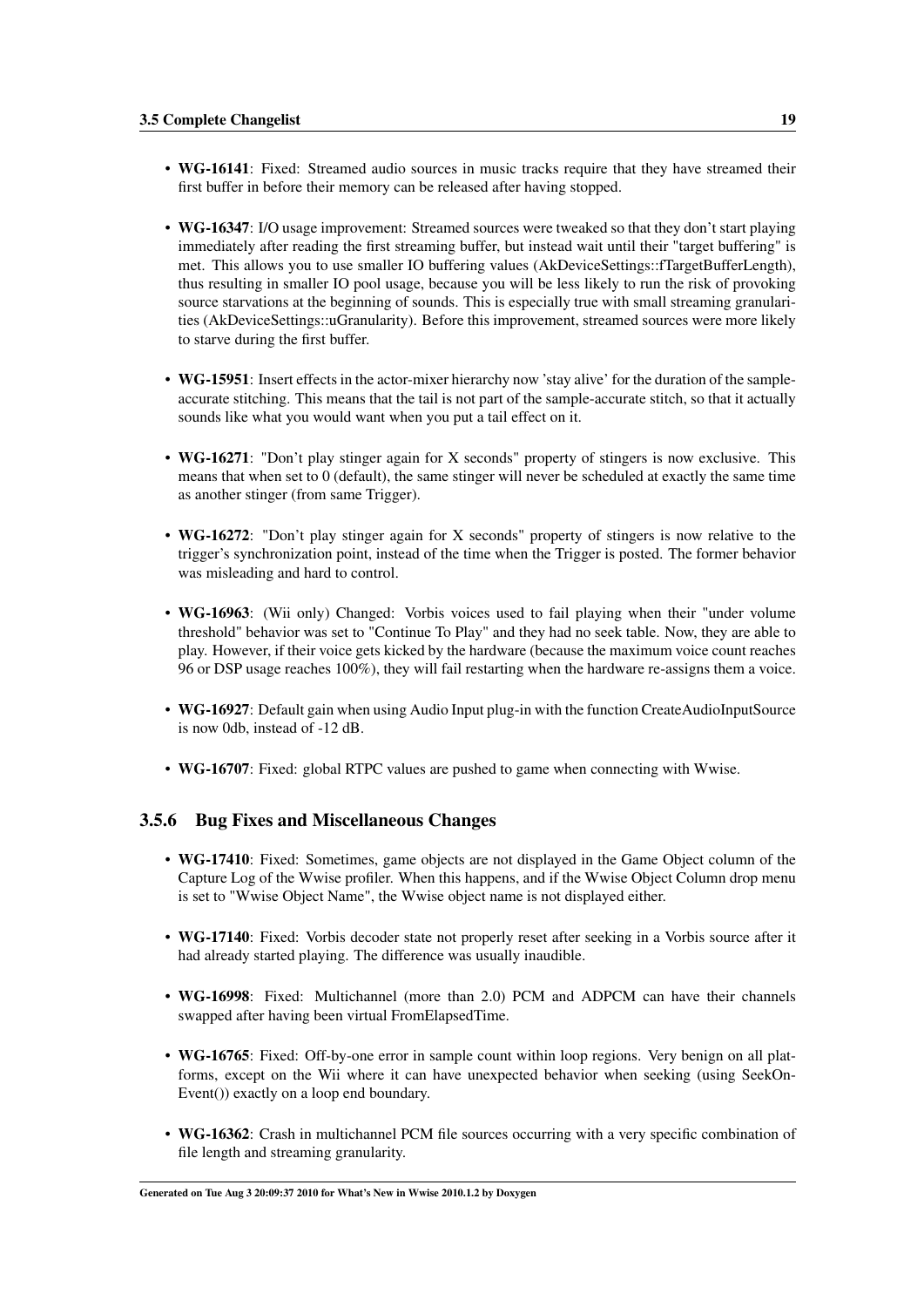- WG-16854: Fixed: Markers are inconsistent after streamed PCM and ADPCM sources have been virtual FromElapsedTime.
- WG-16853: Fixed: Streamed ADPCM push inconsistent marker notifications after being virtual (PS3 only).
- WG-16749: Fixed: possible glitch and false source starvation notification after seeking a streamed Vorbis sound on the Wii.
- WG-16750: Fixed: ASSERT in AkSrcFilePCMEx when seeking exactly on loop end boundary. Can happen in the authoring tool only.
- WG-16753: Fixed: (Wii only) Streamed PCM and ADPCM that have a looping region may starve immediately after seeking after the loop end.
- WG-16500: Actual prefetch length in zero-latency Vorbis streams is now much closer to the requested duration.
- WG-17052: Fixed: (Wii only) Vorbis "From Elapsed Time" virtual mode does not count time properly when virtual if the sound has a sample rate different than 32 KHz or a pitch different than 0.
- WG-16189: Fixed: AKPLATFORM::SafeStrCpy and SafeStrCat are not safe.
- WG-16507: Fixed: AK::IAkStreamMgr::CreateStd/CreateAuto() could set a value to the returned out\_pStream pointer if the function did not return AK\_Success (caused by insufficient memory). This resulted in an inoffensive assert in the sound engine.
- WG-14182: The Perforce client now supports Perforce servers in Unicode mode.
- WG-15925: Fixed: Attenuation curve editing while connected is not always applied in game.
- WG-14197: Wwise and WwiseCLI can now support relative paths to Wwise projects.
- WG-17215: Fixed: Conversion fails on some files when "Insert Filename Marker" is enabled.
- WG-17162: Fixed a rare crash that can occur when Shutting down the Communication engine at the same time Wwise application is trying to connect on the game remotely.
- WG-17085: Fixed playback of original WAV files created in WaveLab 6.0
- WG-17075: Stability issue fixed when playing Sequence Container containing 1 item.
- WG-17068: Fixed an issue where multi channel sounds down mixed to stereo using the Stereo\_drop conversion would possibly add a glitch at the end of the sound.
- WG-17033: Fixed: Bad markers notified from PCM and ADPCM streamed sources after having been virtual FromBeginning.
- WG-17006: Minor audio inconsistencies between XBox360 and other platforms for SoundSeed Air and McDSP FutzBox plug-ins.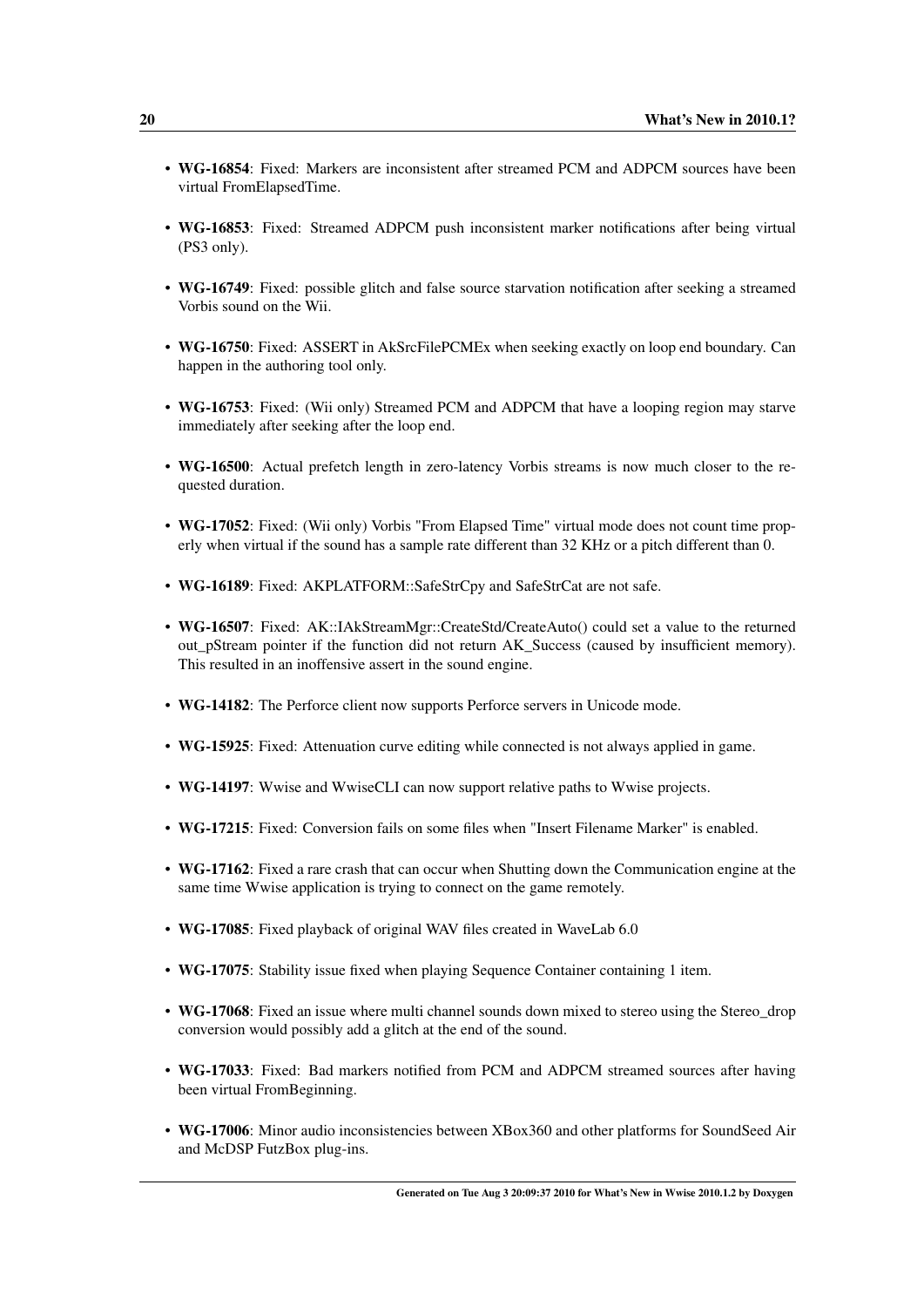- WG-16931: Fixed issues when launching Wwise with a project path that contains relative elements. Perforce integration was not working correctly.
- WG-16929: Fixed: source starvation with high-bitrate vorbis in-bank media on PS3
- WG-16871: Fixed: Blocking AK::IAkAutoStream::GetBuffer() may return before I/O is actually completed. This has no incidence on the sound engine or on your title unless you explicitly use blocking AK::IAkAutoStream::GetBuffer().
- WG-16828: Background Music Bus property is now correctly shown for the PS3 platform in the Master-Mixer Console and Multi Editor.
- WG-16768: Possible crash fixed when opening Music Segments after switching from Wwise 32bit to Wwise 64bit (or vice versa). akpk files were containing 32/64 bit dependent information.
- WG-16719: The switch ordering in the Music Switch Container association editor is now the same as the one found in the normal Switch Container.
- WG-16628: Fixed: MP3 file with multiple ID3V2 tags fails to play.
- WG-16624: Wwise does not allow anymore Music Segments to select themselves as stingers.
- WG-16443: Fixed a problem when adding watched from the Game Object Explorer's game object tab.
- WG-16386: Fixed: Streamed files using prefetch are not included in SoundBanksInfo.xml when the Original source file is absent.
- WG-16104: Fixed: live editing of bus ducking did not work in all cases.
- WG-15813: Fixed: SoundBank inclusion is sometimes wrongly excluding media from sounds that are duplicated then excluded in one of the path.
- WG-17289: Fixed: Custom multichannel ( $>$  stereo) plugins crash on the Wii. They now fail gracefully.
- WG-17017: The following factory queries were removed for the new projects and are not supported anymore for existing projects: Audio Source - Sample Rate = 48000 Audio Source - Converted Channels = Mono Audio Source - Converted Channels = Stereo Audio Source - Converted Channels = More than Stereo Audio Source - Converted has LFE
- WG-16713: Added a "Data Size" column in soundbanks' TXT file for the "In Memory Audio" section (size is in bytes) + Now listing every instance of source plug-ins under the "Source plug-ins" section.
- WG-16898: In soundbanks' TXT files, under the Source plug-ins sections, the columns are now: ID, Name, Plug-in type, [empty], Path to the Sound, Notes.
- WG-17091: Fixed: AkVorbisDecoder.lib symbols clash with standard vorbis distribution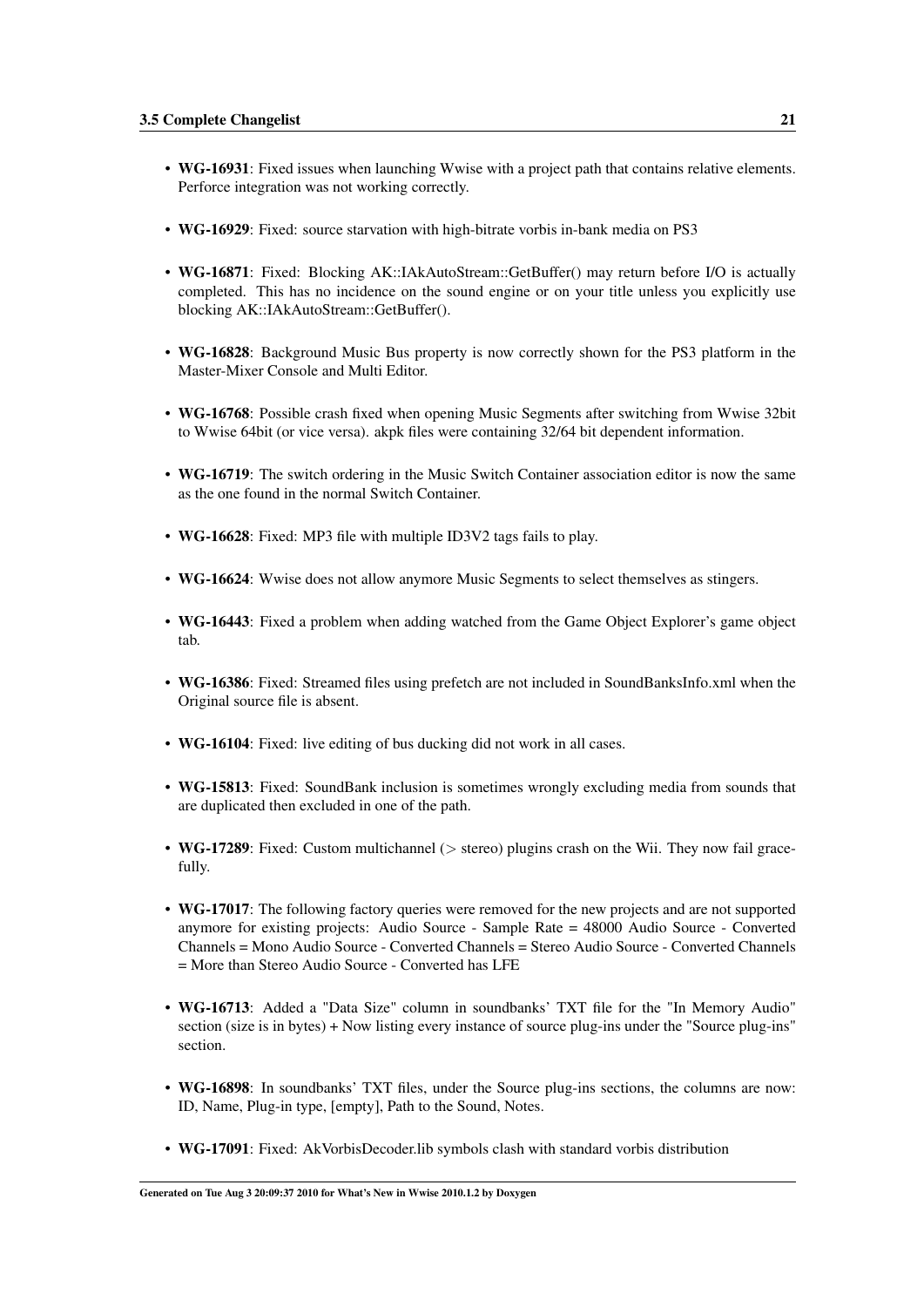- WG-16275: The version of subversion was updated from 1.5.2 to 1.6.6.
- WG-16891: (PS3)Fixed: Not all SPURS jobs are compiled with the flags -mspurs-job.
- WG-15597: Fixed: Can't load a project from the command line if the path is relative.
- WG-16224: Fixed: Possible PlayingID Conflict when calling AK::SoundEngine::PostEvent() from two different threads.
- WG-17351: Fixed: Working with switch containers with large number of children can slow down the Wwise application.
- WG-16741: Fixed: File Manager work-unit tab shows missing wav files Perforce.
- WG-16737: Fixed: Crash in Profiler statistics view in very specific situation.
- WG-16848: Fixed: Crash when xbox conversion plugins are not installed an editing Xbox360 conversion settings.
- WG-16236: Fixed: Undo is not working when deleting a column in the dynamic dialogue editor.
- WG-16810: Multi-edit now support setting values smaller than 0.1.
- WG-16611: Fixed: Wwise Crashes when browsing for a collapsing list in Event Editor
- WG-17330: Fixed: Stability issue fixed in Integrity Report with folders under audio objects.
- WG-17376: Misc change: McDSP Company ID changed from 66 to 256 to conform to existing Wwise plugin standards.

Introduced in 2009.3 Patch 4:

Platform SDK Update:

• WG-17335: All PS3 binaries were built with PS3 SDK 320.001 and included in this package.

Authoring:

- WG-16939: Fixed: False "Media not found in any SoundBank" error while generating soundbanks in some cases.
- WG-17353: Fixed: Generated .bnk files were not always identical even with the exact same project and authoring application (Note: Soundbanks generated with a 32-bit application may still be different from those generated with a 64-bit application - that's a different issue)

Sound Engine:

• WG-16865: Fixed an issue where absolute SetVolume, SetPitch, SetLFE, SetLPF actions triggered on an object while the object was already performing a similar transition while the base value was not 0 would cause the transition to be computed as relative.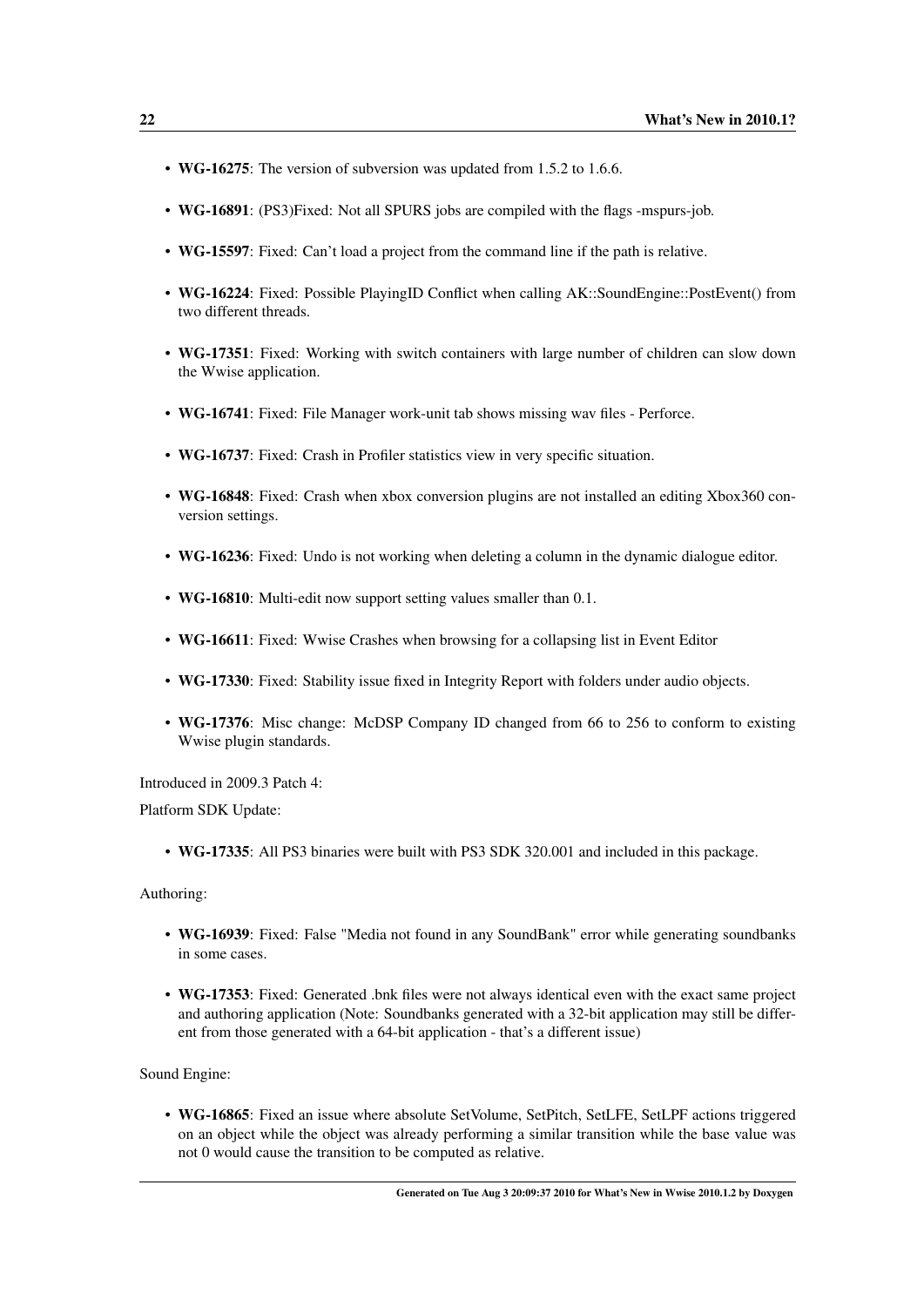- WG-17049: Fixed: Performance drop on 360 for voice with LPF and pitch shifting.
- WG-17077: Fixed: Audio source playback from music engine may not be sample-accurate if played from a music switch container in a specific situation.
- WG-17082: Fixed: Cone attenuation was randomly applied under special circumstances.
- WG-17088: Possible crash with source plug-ins when initialization failure occurs.
- WG-17091: Fixed: AkVorbisDecoder.lib symbols clash with standard vorbis distribution.
- WG-17126: Fixed: Roomverb audio output could be inconsistent on PS3 for specific presets.
- WG-17186: Fixed: Crash in CAkSegmentCtx::ProcessSourcesPlaybackStart() when unloading a bank while a music segment is playing, and this segment contains a track which doesn't have audio content for the whole duration of the segment. (Note that since Wwise 2009.3, unloading a bank does not stop interactive music. However, you might stop hearing it because some parts of the hierarchy are unloaded).
- WG-17219: Fixed: In a playlist container, audio clips of segments that are scheduled to play later may not start playing if they are supposed to start within one audio frame of the synchronization point of the current segment. This is most likely to occur with in-memory XMA.
- WG-17220: Fixed: (Wii only) Sporadic click at the beginning of sound playback whenever the sound has a sample rate different than 32 KHz or a pitch different than 0.
- WG-17240: Fixed: Crash in CAkBus::ExecuteAction() when executing a StopAll/StopAllExcept action when music is playing after the bank that references it was unloaded.

#### Misc:

• WG-17151: Updated documentation after 2009.3 patch 2 fix for WG-16576 - Error in sample code leading to incorrect registration of McDSP plug-ins.

Introduced in 2009.3 Patch 3:

Sound Engine:

- WG-16067: Fixed: Unexpected result with Volume RTPC on effect busses
- WG-16505: Refixed: GCC incompatibility with #pragma warning in AkObject.h
- WG-16659: Fixed: Memory leak in AkRSIterator.cpp. May happen after a Music Playlist was stopped because the bank that references it was unloaded.
- WG-16766: Fixed: Rare crash in AK::CAkBusCtx::IsEnvironmental()
- WG-16862: Fixed: Crash when breaking loop of an in-memory XMA sound that is virtual (using the Break action)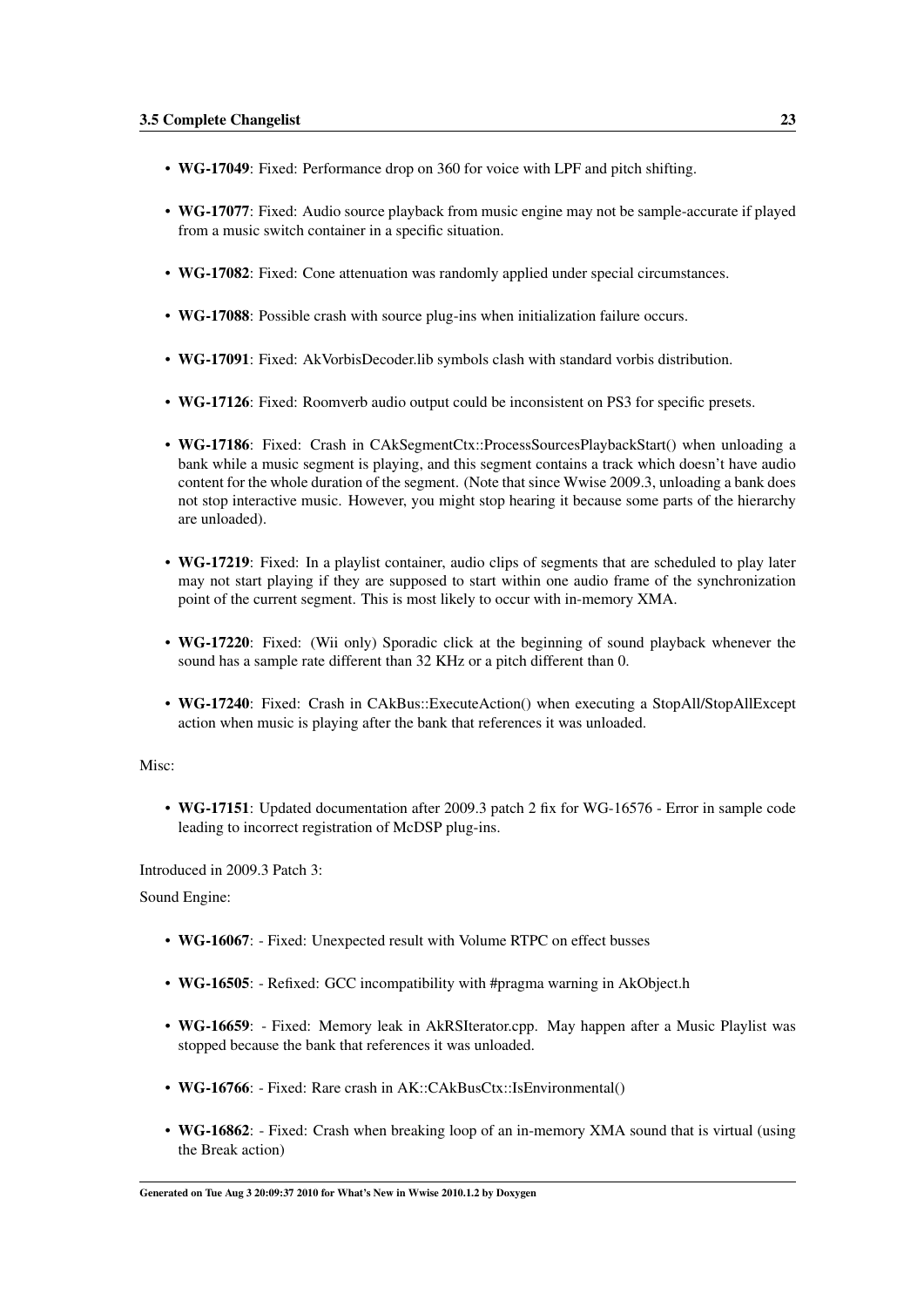• WG-16863: - Fixed: Break actions CRASH when In-Memory ADPCM and PCM voices are virtual on the Wii

Authoring Application:

• WG-16861: - Fixed: Loss of parent-child relationship when there are folders under Actor-Mixers. This bug will occur if the Actor-Mixer is included in a bank that was already loaded

Introduced in 2009.3 Patch 2:

Sound Engine:

- WG-16505: Fixed: GCC incompatibility with #pragma warning in AkObject.h
- WG-16612: Fixed: Rumble doesn't activate the large motor on the PS3
- WG-16675: Fixed: Rare crash when using SoundSeed Air on PS3
- WG-15539: Fixed: Sample accurate containers with different number of channels may pass garbage in the pipeline
- WG-16576: Fixed: Link conflicts when registering McDSP effects

Introduced in 2009.3 Patch 1:

Sound Engine:

- WG-16332: Fixed: Music switch transitions may not be sample-accurate when playback starts with no look-ahead (generally, using in-memory tracks with transitions without playing any pre-entry).
- WG-16309: Fixed: "Continue to play" flag on switch containers can sometime cause a second playback to fail
- WG-16402: Fixed: Crash while loading a bank that has a large chunk of metadata (greater than 32) KB), because the IO buffer was not aligned on 32 bytes (Wii only).
- WG-16404: Fixed: handling of loss of current audio playback device on Windows
- WG-16441: Fixed: Assert in AkMatrixSequencer.cpp: AKASSERT( m cmdPlay.uPlaybackDisableCount  $> 0$  );. May occur when a music transition is reverted after a rapid switch change. This is a regression introduced in 2009.3.
- WG-16448: Fixed: ASSERT in AkSegmentChain.cpp: (out\_iRequiredLookAhead == pFirstBucket>EarliestActionTime() ), in some cases when using positive fade in offset values in music switch transition rules.
- WG-16463: Fixed: (Wii only) Assert in AkPipelineBufferBase::SetRequestSize(), when using Vorbis sources with virtual voices, or simply if a hardware voice was kicked by the OS.
- WG-16519: Fixed: Possible compiler error when building multiple .vcproj in parallel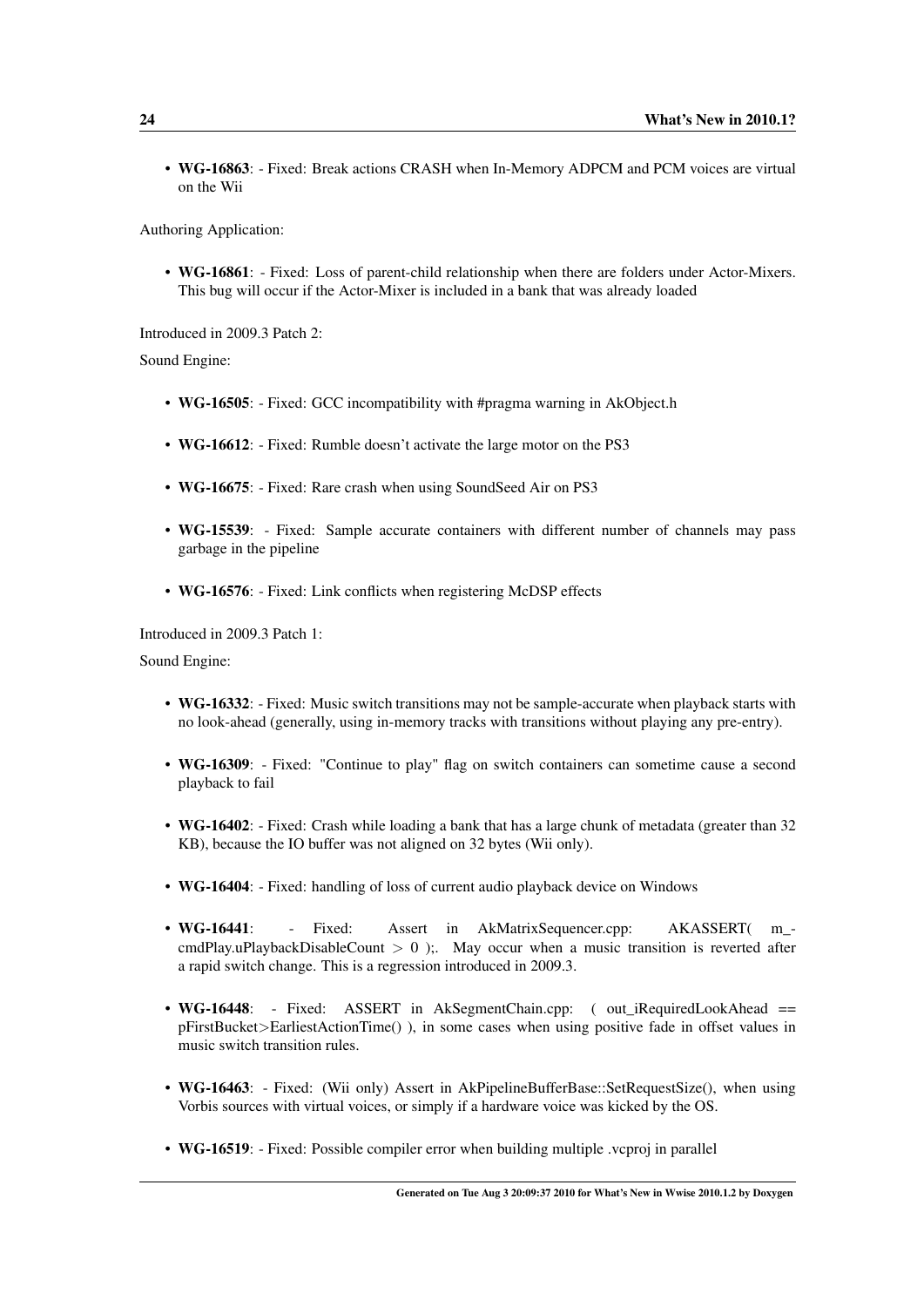- WG-16538: Fixed: AkFileSystemFlags::bIsAutomaticStream flag was missing from 2009.3 (but present in 2009.2.1)
- WG-16542: Fixed: Rare memory corruption leading to a crash when using the RoomVerb plug-in on PS3
- WG-16543: Fixed: The sound engine was failing to build when using the AK\_MEMDEBUG define

Authoring Application:

- WG-15920: Fixed: Recurrent Object ID conflicts at project load
- WG-16336: Fixed: Notes are not being saved in the SoundBank editor Caution: If you save a project with notes on a soundbank with 2009.3 Patch 1, you will not be able to open that project in a non-patched 2009.3 Wwise authoring application, so if you plan on using notes on soundbanks, make sure the patch is installed on every computer running Wwise, including build or test machines.

File Packager:

- WG-16548: File Packager: Stream column in Default File Assignment is not working correctly
- WG-16315: File Packager: SFX & Interactive Music Streamed files located in a Mixed SoundBank are not automatically assigned to a package

### <span id="page-28-0"></span>3.6 Need Help?

#### <span id="page-28-1"></span>3.6.1 Using Help

Wwise Help contains detailed information on each interface element in Wwise.

To open Help from within Wwise, do one of the following:

- Click the Help icon in the title bar of any of the views or dialog boxes.
- From the menu bar, click **Help** > Wwise **Help.**
- Press F1.

#### <span id="page-28-2"></span>3.6.2 Contacting Support

Audiokinetic has established a complete [online support center](http://www.audiokinetic.com/en/support/introduction) for our maintenance and evaluation customers. The following resources are available:

- A [feedback form](http://www.audiokinetic.com/en/support/feedback-form) to submit details about bugs, crashes, and/or to suggest a feature, or make any general inquiries.
- Access to all the latest product [downloads](http://www.audiokinetic.com/index.php?option=com_facileforms&amp;Itemid=143&amp;ff_contentid=49&amp;ff_form=39).
- The [Wwise Knowledge Base](http://kb.gowwise.com/) with knowledge base articles, tips, and tricks.
- [Video tutorials](http://www.audiokinetic.com/en/learning-center/videos).

You can also contact us directly at: [support@audiokinetic.com](mailto:support@audiokinetic.com).

Note: Email support is only available for maintenance and registered evaluation customers.